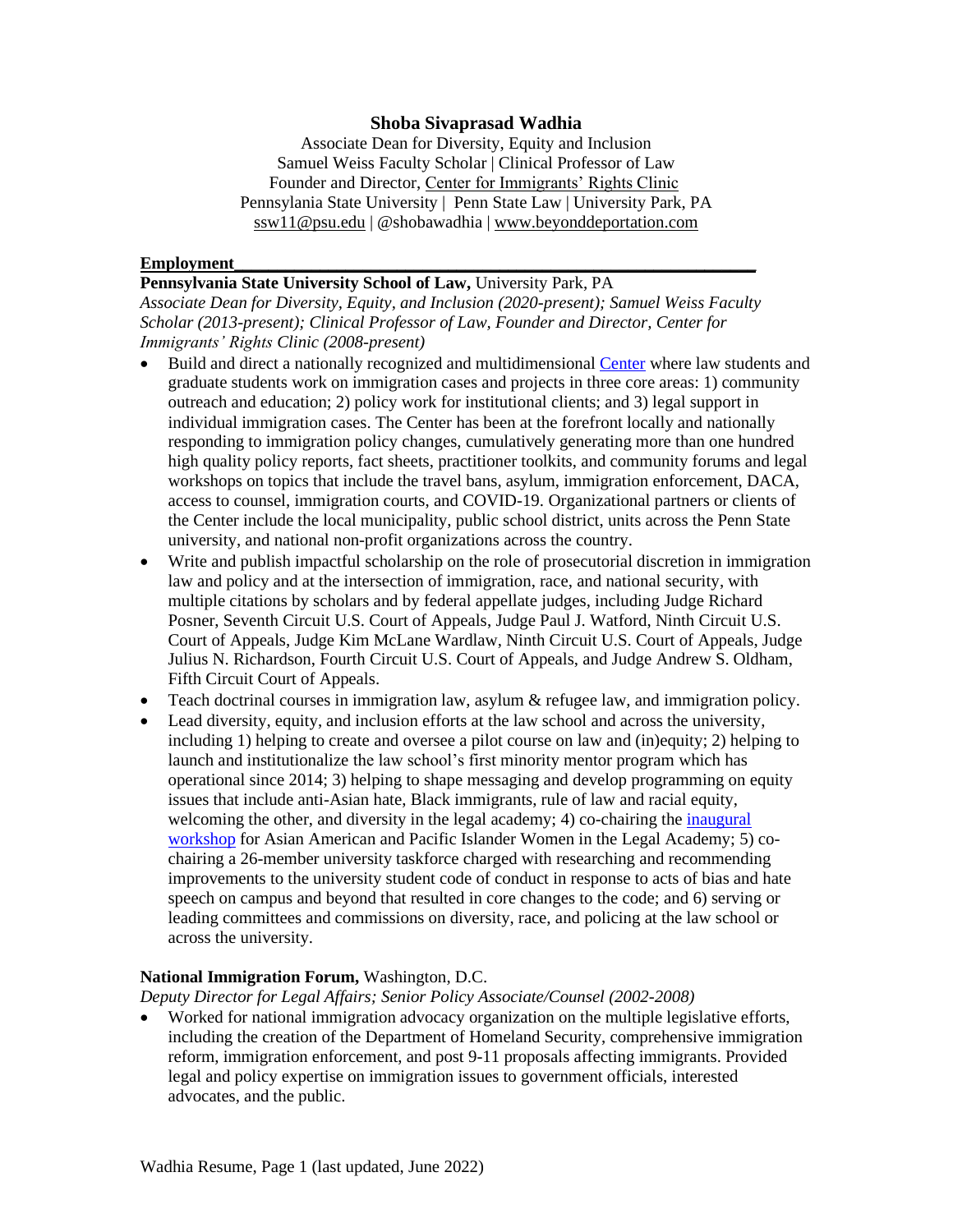- Built relationships with local and national organizations working on immigration and civil rights, as well as government officials and staff on Capitol Hill, and executive branch agencies.
- Analyzed, prepared, and/or drafted legislative and regulatory proposals on immigration law and policy for government officials and interested advocates. Helped to draft language for the Homeland Security Act of 2002, Homeland Security Civil Rights and Civil Liberties Protection Act of 2004, Civil Liberties Restoration Act of 2005, and various comprehensive immigration reform bills. Drafted comments in response to several immigration policy changes by Department of Justice and Department of Justice.
- Played a leadership role in working groups engaged in strategy and policy development on immigration law and policy reform with government officials. Led stakeholder meetings with the Department of Homeland Security Secretary, Office of Civil Rights and Civil Liberties, and the Office of the Inspector General.

### **Maggio Kattar, P.C.,** Washington, D.C.

*Attorney; Law Clerk (1998-2002)* 

- Worked for a nationally recognized immigration law firm in Washington, D.C. Represented clients challenging deportation or applying for relief in removal proceedings before immigration courts, including bond, cancellation of removal, asylum, withholding of removal, protection under the Convention Against Torture, waivers of inadmissibility, 212(c) waivers, suspension of deportation, and adjustment of status (green card).
- Represented clients for immigration benefits, including asylum, waivers of inadmissibility, naturalization, and adjustment of status (green card).
- Interviewed clients and witnesses; drafted or prepared affidavits, evidentiary materials, and memoranda of law; conducted related legal research; and built relationships across the immigration bar and government agencies.

### **Education**

# **Georgetown University Law Center, Washington, D.C., J.D., May 1999**

- Georgetown Immigration Law Journal- Senior Notes & Comments Editor
- Research Assistant for T. Alexander Aleinikoff

### **Indiana University, A.B. with Honors, Political Science, May 1996**

- William Jennings Bryan Award for Outstanding Honors Thesis, Department of Political Science
- Undergraduate Teaching assistant, Department of Political Science

## **Awards and Appointments\_\_\_\_\_\_\_\_\_\_\_\_\_\_\_\_\_\_\_\_\_\_\_\_\_\_\_\_\_\_\_\_\_\_\_\_\_\_\_\_\_\_\_\_\_\_\_\_**

- American Law Institute, Elected Member, December 2021-current
- 2022 [Mimi Barash Coppersmith Women in Leadership award,](https://centre-foundation.org/stories/shoba-sivaprasad-wadhia-receives-mimi-barash-coppersmith-women-in-leadership-award/) March 2022
- [Fastcase 50 Award,](https://www.fastcase.com/fastcase50/) Honoring the law's smartest, most courageous innovators, techies, visionaries, and leaders, 2020
- 2022 Michael Maggio Pro Bono Award, (awarded to the Afghan Response Taskforce) American Immigration Lawyers Association, June 2022
- 2022 President's Commendation for Outstanding Volunteer Service, American Immigration Lawyers Association, June 2022
- Dean's Faculty Fellow, Penn State Law, 2020-2021
- Fastcase and the American Immigration Lawyers Association, [Inaugural Editor-In-Chief,](https://www.aila.org/publications/aila-law-journal) AILA Law Journal (2019-2022)
- Best Book Award, Law Category (for Banned, NYU Press 2019), Am. Book Fest, 2020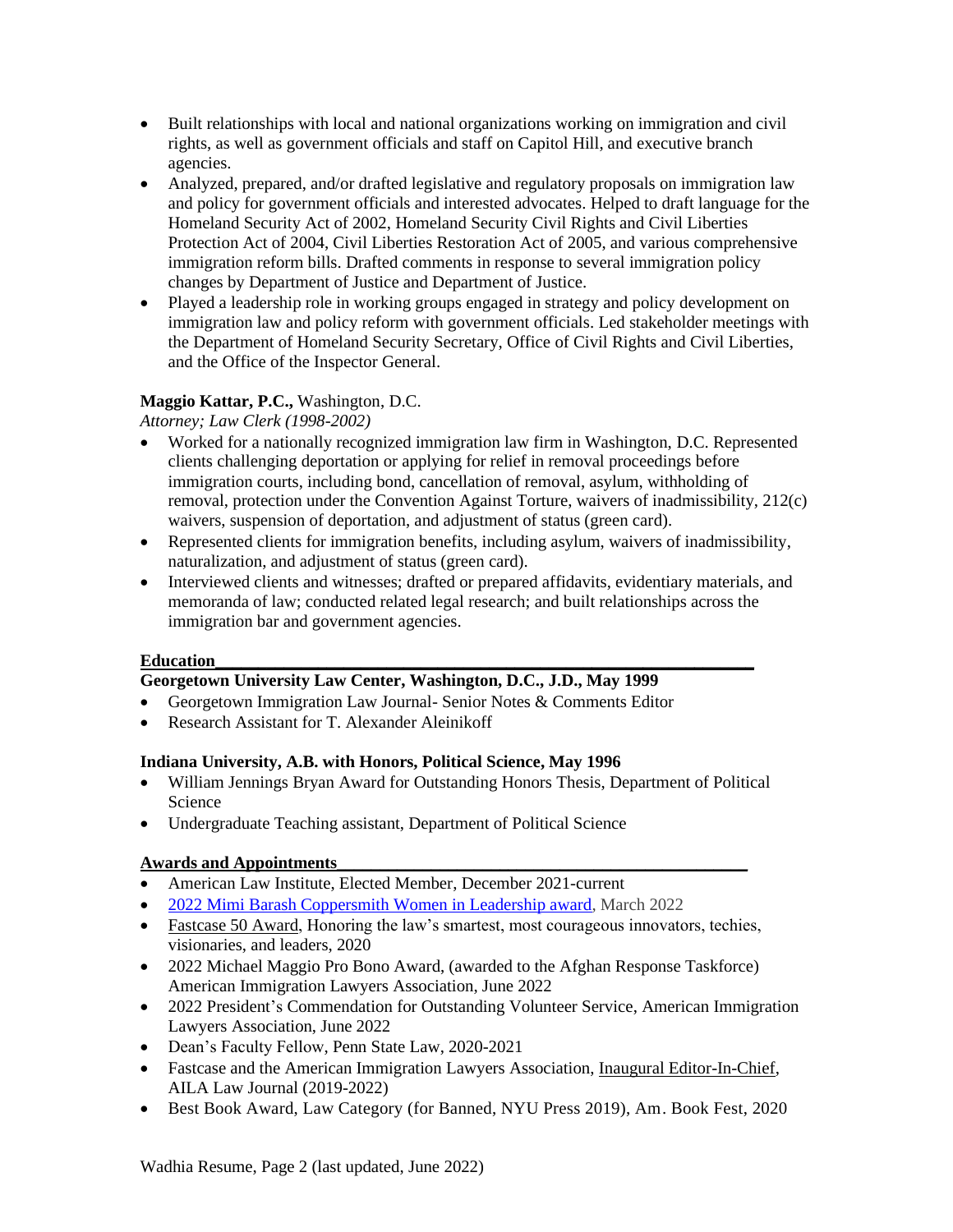- [Rosemary Schraer Mentoring Award,](https://news.psu.edu/story/612678/2020/03/27/academics/shoba-sivaprasad-wadhia-earns-2020-rosemary-schraer-mentoring) Penn State University, 2020
- [2019 AILA Elmer Fried Excellence in Teaching Award,](https://www.aila.org/advo-media/press-releases/2019/aila-presents-shoba-sivaprasad-wadhia-with-2019) annual award by the American Immigration Lawyers Association, June 20, 2019
- Arnold Addison Award for Town and Gown [Relations,](http://www.statecollegepa.us/CivicSend/ViewMessage/Message/82929) Borough of State College, recognized April 18, 2019
- Light of Liberty Award for Outstanding Pro Bono Service to the Community by a legal organization, awarded by the Pennsylvania Immigration Resource Center, June 12, 2019
- [Enlund Scholar-In-Residence,](http://events.depaul.edu/event/cle_-_2019_enlund_scholar-in-_residence_lecture_with_distinguished_lecturer_shoba_sivaprasad_wadhia#.XMeb2fZFw2w) DePaul Law, recognized on April 10, 2019
- American-Arab Anti-Discrimination Committee, Excellence in Legal Advocacy Award, September 2017
- [National Immigration Project,](http://nationalimmigrationproject.org/alerts.html) National Lawyers Guild, [2017 Honoree,](http://nationalimmigrationproject.org/PDFs/development/2017_23Jun_AILA_Program_Book.pdf) June 2017
- Faculty Diversity Award, Penn State Law, April 2019
- Faculty Diversity Award, Penn State Law, February 2017
- Spirit of Internationalization Award, Global Connections, March 15, 2016
- Named Samuel Weiss Faculty Scholar at Penn State Law, July 2013
- Appointed to American Bar Association Commission on Immigration: 2010-2014
- Department of Homeland Security, Office of Inspector General, Leadership Plaque, 2008
- Department of Homeland Security, Office of Civil Rights and Civil Liberties, award for multi-year leadership as co-chair of NGO working group, June 2008
- Department of Homeland Security, Office of Civil Rights and Civil Liberties, Leadership Plaque, April 2006
- American-Arab Anti-Discrimination Committee, Pro Bono Attorney of the Year, 2003
- Indiana University, Honors Division: Summer Research Grant, 1996
- American University, Washington Semester Program, Dean's Scholarship, 1994

#### **Teaching**

### **Penn State Law, University Park (2008-present)**

- Law and (In)equity
- Center for Immigrants' Rights Clinic
- Advanced Immigration Clinic
- Asylum and Refugee Law
- Immigration Law

#### **Howard University School of Law, Washington DC**

*Adjunct Faculty, Immigration Law (2008)*

#### **American University, Washington College of Law, Washington DC**

*Adjunct Faculty, Asylum and Refugee Law (2005-2008)*

#### **Publications\_\_\_\_\_\_\_\_\_\_\_\_\_\_\_\_\_\_\_\_\_\_\_\_\_\_\_\_\_\_\_\_\_\_\_\_\_\_\_\_\_\_\_\_\_\_\_\_\_\_\_\_\_\_\_\_\_\_\_\_\_**

#### **Academic Press Books**

- [Banned:](https://www.amazon.com/Banned-Immigration-Enforcement-Time-Trump/dp/1479857467) *Immigration Enforcement in the Time of Trump* (New York University Press, 2021, paperback; 2019, hardcover)
- Immigration and Nationality Law: Problems and Strategies (w. Lenni Benson and Steve Yale-Loehr) (Carolina Academic Press) (2020)
- [Beyond Deportation](http://www.beyonddeportation.com/)*: The Role of Prosecutorial Discretion in Immigration Cases* (New York University Press 2017, paperback; 2015, hardcover)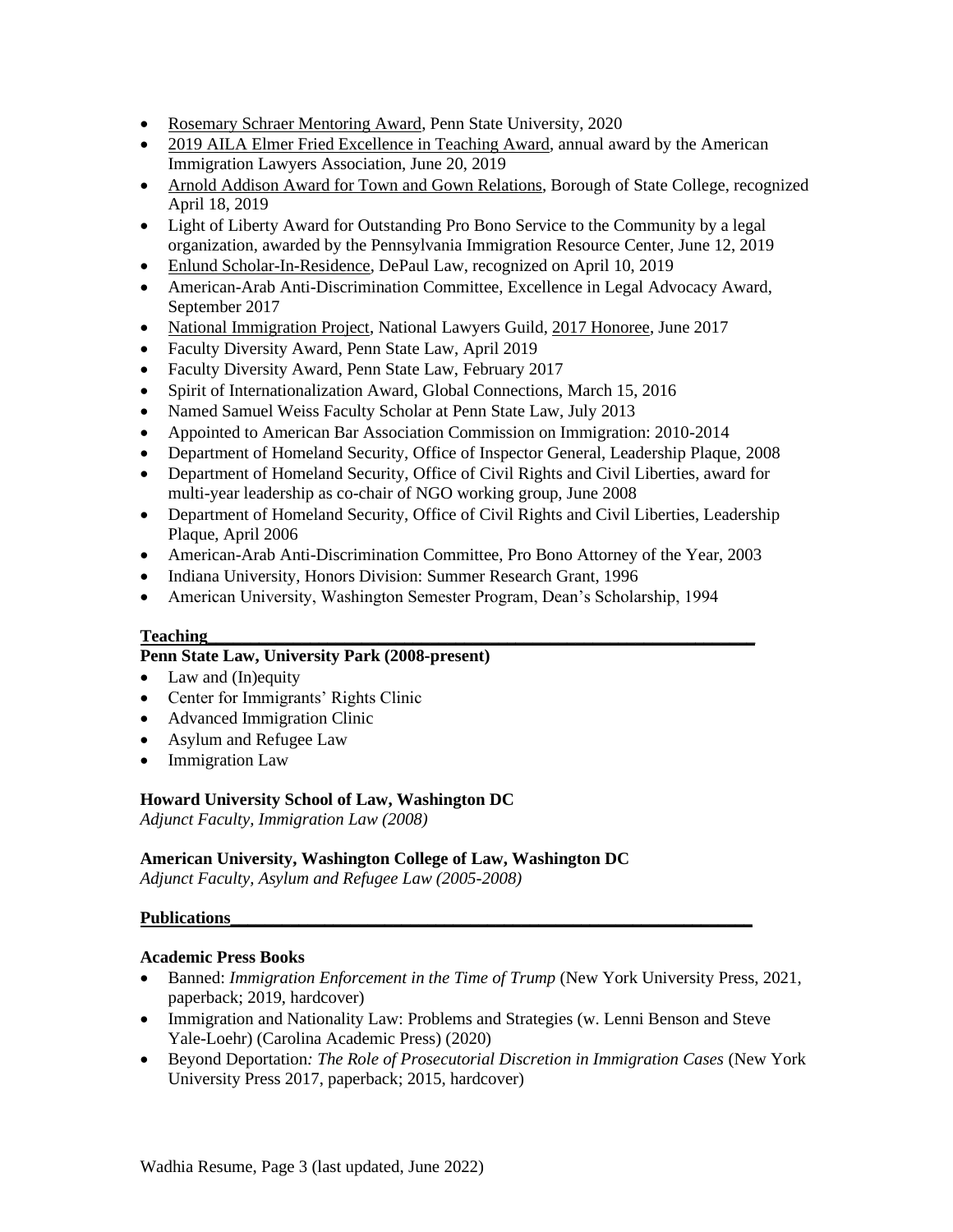### **Articles in Law Reviews**

- Discretion and Disobedience in the Chinese Exclusion Era, Asian American Law Journal at Berkeley, (forthcoming 2022).
- The Decitizenship of Asian American Women, (w. Margaret Hu), Co. L. Rev., Vol. 93 (2022).
- The Case Against Chevron Deference in Immigration [Adjudication,](https://papers.ssrn.com/sol3/papers.cfm?abstract_id=3662827) (w. Chris Walker), Duke Law Journal, Vol. 70, (2021). (selected contribution to fifty-first annual administrative law symposium)
- Darkside Discretion in [Immigration](https://papers.ssrn.com/sol3/papers.cfm?abstract_id=3544110) Cases, 72 Admin. L. Rev. 3. (2020).
- National Security, [Immigration](https://pennstatelaw.psu.edu/sites/default/files/pictures/faculty/W%20%20L.pdf) and the Muslim Bans, 75 Wash. & Lee L. Rev. 1475 (2018).
- Is [Immigration](https://papers.ssrn.com/sol3/papers.cfm?abstract_id=2821905) Law National Security Law?, 66 Emory L.J. 669 (2017).
- Beyond Deportation: [Understanding](http://papers.ssrn.com/sol3/papers.cfm?abstract_id=2821839) Immigration Prosecutorial Discretion and United States v. [Texas,](http://papers.ssrn.com/sol3/papers.cfm?abstract_id=2821839) 36 Immigr. & Nat'lity L. Rev. 94 (2015).
- Demystifying Work [Authorization](http://papers.ssrn.com/sol3/papers.cfm?abstract_id=2630133) and Prosecutorial Discretion in Immigration Cases, Colum. J. Race & L. 1 (2016).
- The Aftermath of United States v. Texas: [Rediscovering](https://papers.ssrn.com/sol3/papers.cfm?abstract_id=2821158) Deferred Action, Yale J. on Reg.: Notice & Comment Aug. 10, 2016 (2016).
- The Rise of Speed [Deportation](http://papers.ssrn.com/sol3/papers.cfm?abstract_id=2486821) and the Role of Discretion, 5 Colum. J. Race & L. 1 (2015).
- [Response,](http://papers.ssrn.com/sol3/papers.cfm?abstract_id=2195735) In Defense of DACA, Deferred Action, and the [DREAM](http://papers.ssrn.com/sol3/papers.cfm?abstract_id=2195735) Act, 91 Tex. L. Rev.: See Also 59 (2013).
- My Great FOIA Adventure and [Discoveries](http://papers.ssrn.com/sol3/papers.cfm?abstract_id=2195758) of Deferred Action Cases at ICE, 27 Geo. Immigr. L.J. 245 (2013).
- The [Immigration](http://papers.ssrn.com/sol3/papers.cfm?abstract_id=2033803) Prosecutor and the Judge: Examining the Role of the Judiciary in [Prosecutorial](http://papers.ssrn.com/sol3/papers.cfm?abstract_id=2033803) Discretion Decisions, 16 Harv. Latino L. Rev. 39 (2013).
- The Role of [Prosecutorial](https://pennstatelaw.psu.edu/sites/default/files/Wadhia%20ForPrinter.pdf) Discretion in Immigration Law, 9 Conn. Pub. Int. L.J. 243 (2010) Reprinted in Immigration and Nationality Law Review, William S. Hein & Co.
- Sharing Secrets: Examining Deferred Action and [Transparency](http://papers.ssrn.com/sol3/papers.cfm?abstract_id=1879443) in Immigration Law, 10 U. N.H.L. Rev. 1 (2012).
- Business as Usual: [Immigration](http://papers.ssrn.com/sol3/papers.cfm?abstract_id=1658073) and the National Security Exception, 114 Penn St. L. Rev. 1485 (2010).
- [Immigration](https://papers.ssrn.com/sol3/papers.cfm?abstract_id=3488001) Litigation in the Time of Trump, 53 UC Davis L. Rev. Online 121 (2019).
- [Americans](https://scholarship.law.nd.edu/jleg/vol46/iss1/2/) in Waiting: Finding Solutions for Long Term Residents, 46 J. Legis. 29 (2019).
- Immigration [Enforcement](https://docs.rwu.edu/rwu_LR/vol23/iss2/4/) and the Future of Discretion, 23 Roger Williams Univ. L. Rev. 2 (2018).
- The President and [Deportation:](https://papers.ssrn.com/sol3/papers.cfm?abstract_id=2736341) DACA, DAPA, and the Sources and Limits of Executive Authority - Response to Hiroshi [Motomura,](https://papers.ssrn.com/sol3/papers.cfm?abstract_id=2736341) 55 Washburn L.J. 189 (2016).
- Remarks on Executive Action and [Immigration](http://papers.ssrn.com/sol3/papers.cfm?abstract_id=2734374) Reform, 48 Case W. Res. J. Int'l L. 137 (2015).
- The History of [Prosecutorial](http://papers.ssrn.com/sol3/papers.cfm?abstract_id=2605164) Discretion in Immigration Law, 64 Am. U. L. Rev. 101 (2015).
- [Immigration](http://papers.ssrn.com/sol3/papers.cfm?abstract_id=2461361) Remarks for the 10th Annual Wiley A. Branton Symposium, 57 How. L.J. 931 (2014).
- Under Arrest: [Immigrants'](http://papers.ssrn.com/sol3/papers.cfm?abstract_id=1346581) Rights and the Rule of Law, 28 U. Memphis L. Rev. 853 (2008).
- The Policy and Politics of [Immigrant](http://papers.ssrn.com/sol3/papers.cfm?abstract_id=1346592) Rights, 16 Temp. Pol. & Civ. Rts. L. Rev. 387 (2007).
- [Immigration:](http://papers.ssrn.com/sol3/papers.cfm?abstract_id=1346586) Mind Over Matter, 5 U. Md. L.J. Race, Religion, Gender, & Class 201 (2006).

### **Book Chapters and Shorter Works**

• Oxford University Press, Oxford Handbook of Comparative Immigration Law Contributors, Comparative Issues in Who is Admitted (forthcoming 2023)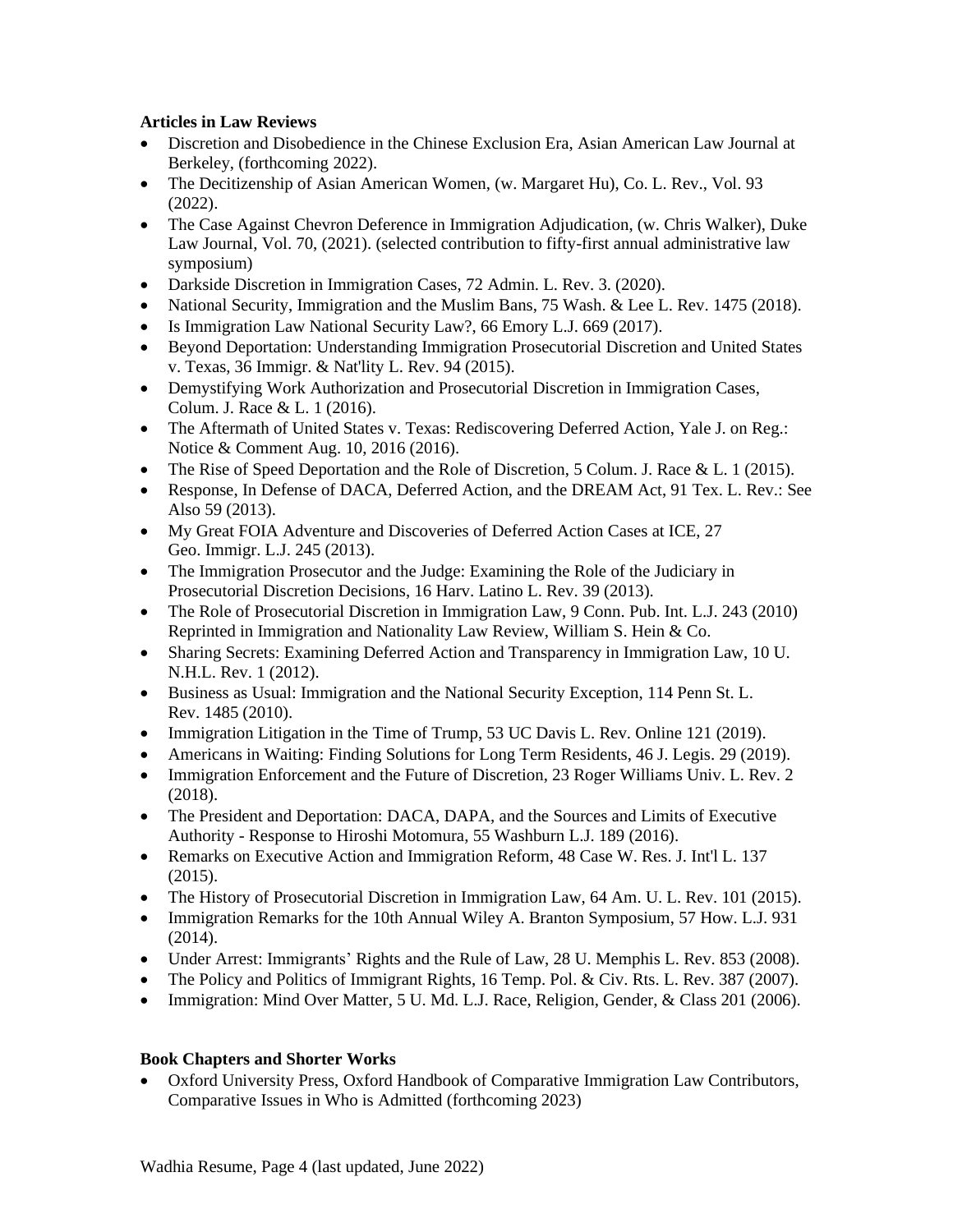- Cambridge University Press, Feminist Judgments: Rewritten Immigration Law Opinions, Rewritten Opinion of *Plyler v. Doe* (forthcoming 2023)
- Migration and the American Dream (Routledge Handbook of the American Dream), (2021).
- COVID-19 and Immigration: Reflections From the Penn State Law Center for Immigrants' [Rights Clinic](https://www.frontiersin.org/articles/10.3389/fhumd.2020.592980/full?&utm_source=Email_to_authors_&utm_medium=Email&utm_content=T1_11.5e1_author&utm_campaign=Email_publication&field=&journalName=Frontiers_in_Human_Dynamics&id=592980) (w. Kaitlyn Box) in Frontiers Dynamics (2020).
- Immigration in the Time of COVID-19 (in the book Law in the Time of [COVID-19\)](https://www.law.columbia.edu/news/archive/law-time-covid-19). Columbia Law School (2020).
- Carolina Academic Press, Book Chapter, Dreams Deferred: Deferred Action, Prosecutorial Discretion, and the Vexing Case(s) of DREAM Act Students in [Law Professor and](http://www.cap-press.com/pdf/9781611636864.pdf)  [Accidental Historian](http://www.cap-press.com/pdf/9781611636864.pdf) (2017).
- Banning [Immigrants,](https://papers.ssrn.com/sol3/papers.cfm?abstract_id=3544110) (w. Mahsa Khanbabai), ABA Human Rights Magazine (2020).
- SAGE Publications, The Term Illegal Alien, *in Debates on U.S. Immigration*, (2012).
- American Bar Association, *Who are the Players in Immigration Law*? in What Every Lawyer Should Know About Immigration Law (2014).
- American Immigration Lawyers Association, *Don't Let it Go! Contesting NTAs, Practice Advisory* (w. Nicholas J. Mireles and Benjamin Osorio) (2019).
- American Immigration Lawyers Association, *Prosecutorial Discretion, Practice Advisory* (w. A. Gallagher and A. Nunez) (2017).
- American Immigration Lawyers Association, *The Long and Winding Road of Prosecutorial Discretion, Practice Advisory* (w. L. Wildes and P. Taurel) (2015).
- LexisNexis, Reflections on Prosecutorial Discretion One Year After the Morton Memo, in *Emerging Issues Analysis* (June 2012).
- LexisNexis, Prosecutorial Discretion in Immigration Agencies: A Year in Review, in *Emerging Issues Analysis* (January 2012).
- American Immigration Council, [The Morton Memo and Prosecutorial Discretion: An](http://immigrationpolicy.org/special-reports/morton-memo-and-prosecutorial-discretion-overview-0)  [Overview,](http://immigrationpolicy.org/special-reports/morton-memo-and-prosecutorial-discretion-overview-0) (July 2011).
- American Immigration Council, Reading the Morton Memo: Federal Priorities and [Prosecutorial Discretion,](http://www.immigrationpolicy.org/special-reports/reading-morton-memo-federal-priorities-and-prosecutorial-discretion) (December 2010).
- The Subcontinental, *Letter to Lahore*, Vol. 1, Issue 3 (with Sin Yen Ling), (2004).
- Obama-Biden Presidential Transition Team, Immigration Policy: Transition Blueprint for the Obama Administration, 2008 (contributor).
- Immigration Law Weekly, *Concerns With The DOJ's Proposed Rule To Implement The St. Cyr. Ruling* (w. Rob Randhava and Nancy Morawetz), September 13, 2003.
- Florida Bar Association, *21st Annual Immigration Law Update, Extreme Hardship For Waivers of Inadmissibility*, (w. Michael Maggio), 2000.

#### Public Speaking

### **National Speaking**

- American Immigration Lawyers Association, Annual Conference, Panel on Applying for Prosecutorial Discretion While in Removal Proceedings, June 15, 2022
- Presidents' Alliance for Higher Education and Immigration, DACA's Precarious Future: A Conversation with Legal Experts and Advocates, June 8, 2022
- ABA Administrative Law & Regulatory Practice Institute and the Homeland Security Law Institute, Spring CLE Conference, May 13, 2022
- Association of American Law Schools Conference on Clinical Education, Lawyering with Creativity and For Equity, May 12, 2022
- American Immigration Lawyers Association, Webinar on Advanced Strategies in Applying for Prosecutorial Discretion, March 15, 2022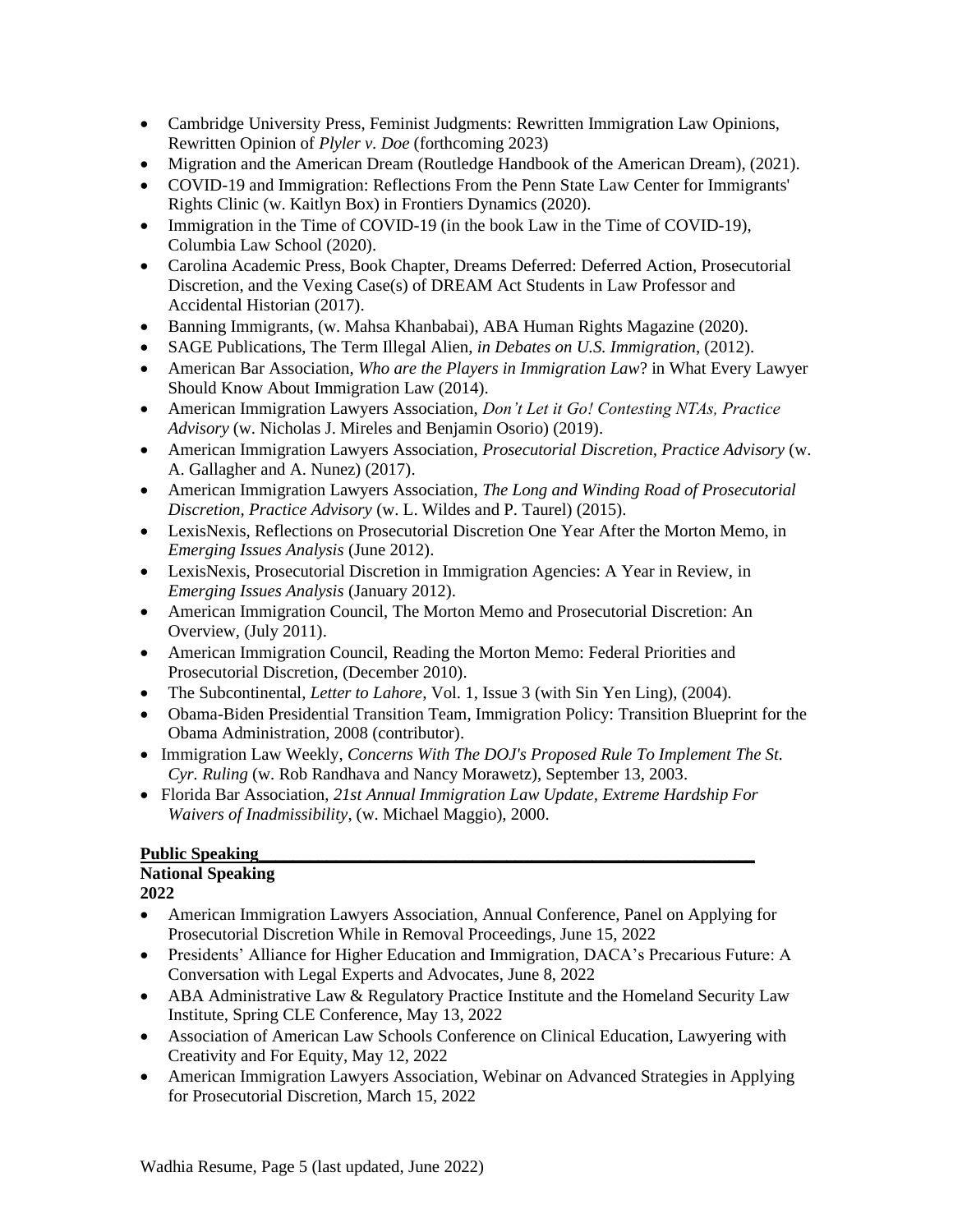- American Immigration Lawyers Association Midwinter Conference, Prosecutorial Discretion: Where Does It Exist? February 3, 2022
- Association of American Law Schools, Annual Conference, Higher Education and Immigration Law, January 7, 2022
- Association of American Law Schools, Annual Conference, Hot Topic Program, Law Students and Faculty Rising to Challenge: Responding to the Afghan Crisis, January 6, 2022

- E.N. Thompson Forum Lecture, Facing Immigrant [Exclusion:](https://mediahub.unl.edu/media/18254) Then and Now, Lied Center for Performing Arts, Lincoln, NE, November 2, 2021
- Penn State Law and Western New England Law, Inaugural Workshop for Asian American [Women in the Legal Academy,](https://pennstatelaw.psu.edu/events/asian-american-women-workshop) August 5-6, 2021
- American Bar Association, Administrative Law Conference, Regulatory Policymaking in the Biden Administration, November 18, 2021
- American Bar Association, Administrative Law Conference, From Practice Back to Law School, November 17, 2021
- Guest Lecture, Race and the Economy: The Immigrant Experience, Nebraska School of Law, Lincoln, NE, November 3, 2021
- Indiana Continuing Legal Education Forum, 6th Annual Advanced Issues in Immigration, November 5, 2021
- Center for Immigration Law and Policy (CILP) at UCLA, The Road Ahead in Immigration Law: What Can the President Do?, October 22, 2021
- American Immigration Lawyers Association, Nebraska-Iowa Chapter CLE, Afghanistan: What Happened/What Can We Do, October 15, 2021
- Department of Homeland Security Office of Civil Rights and Civil Liberties, The State of Civil Rights Across DHS- Commemorating the 20th Anniversary, October 14, 2021
- Presidents' Alliance for Higher Education and Immigration, Rapid Response Briefing: Proposed Rule to Fortify DACA and Higher Ed Engagement, October 7, 2021
- Fordham Law, Immigration in the Aftermath of Withdrawal from Afghanistan, September 17, 2021
- American-Arab Anti-Discrimination Committee, September 11 and Its Impact on Immigration Policy Two Years Later, August 24, 2021
- Presidents' Alliance on Higher Education and Immigration, Rapid Response Briefing on DACA Ruling, July 21, 2021
- Regulatory Transparency Project, The Federalist Society, Immigration Policymaking in the Biden Administration, July 12, 2021
- Federal Bar Association, Immigration Law Conference, May 12, 2021
- American Immigration Lawyers Association, New York Chapter, Prosecutorial Discretion CLE, May 3, 2021
- University of California Davis School of Law, Immigration: What Has Changed, What Has Not, April 12, 2021
- University of Colorado, 2020 Rothgerber Conference: Pursuing Citizenship, April 9, 2021
- American Immigration Lawyers Association, Prosecutorial Discretion Roundtable, March 19, 2021
- Indiana University, Big10 Law School Speaker Series, New Court, New Congress, New Administration, March 9, 2021
- University of Las Vegas School of Law, Faculty Enrichment, Las Vegas, NV, March 8, 2021
- Philadelphia Bar Association, Unravelling Four Years of Immigration Policy, February 24, 2021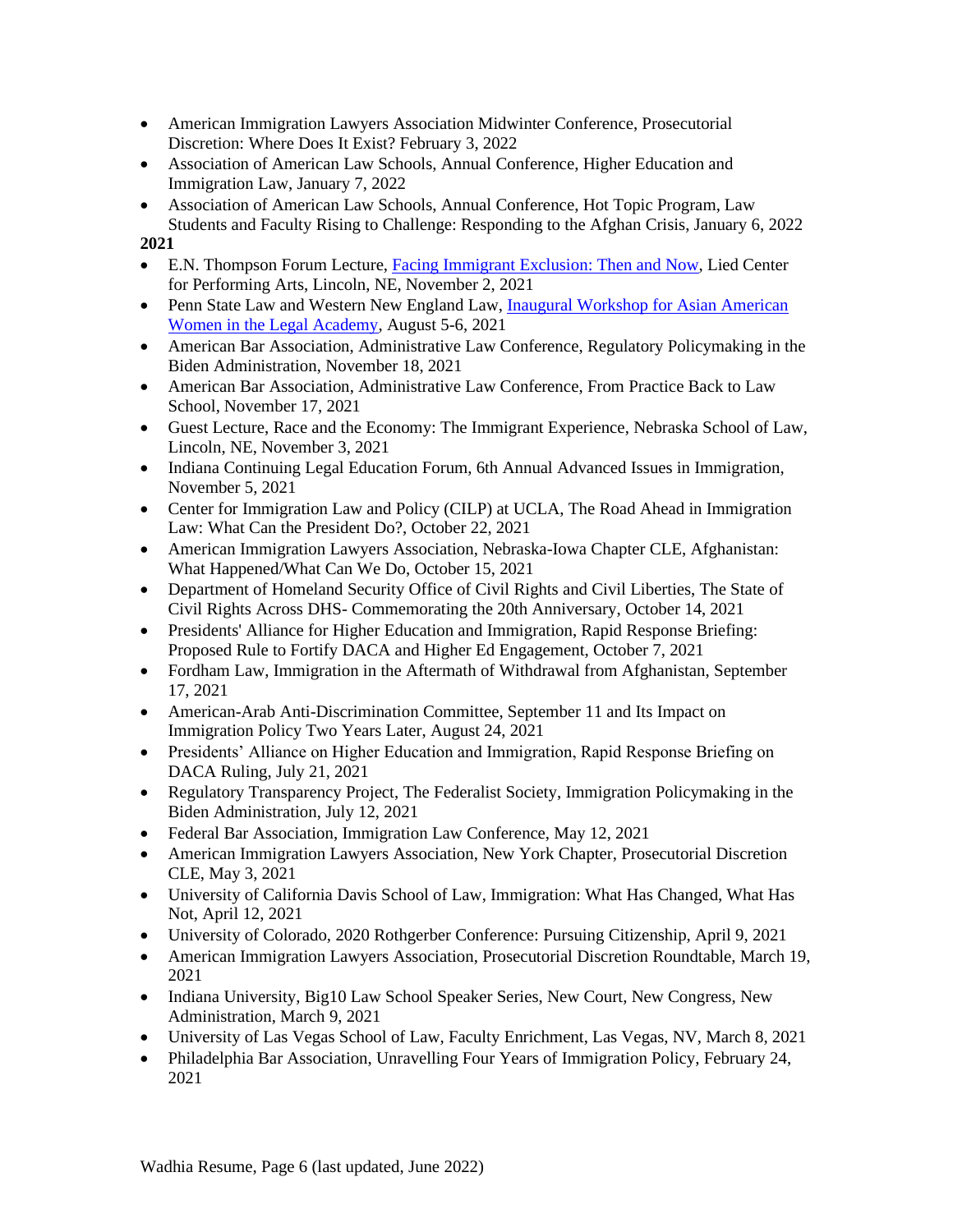- University of Arizona, Bacon Immigration Law and Policy Program Speaker Series, Racism in Immigration Law, February 12, 2021
- Duke University School of Law, Duke Law Journal, Administrative Law Symposium, The Future of Chevron Deference, February 5, 2021
- Presidents' Alliance on Higher Education and Immigration and Dream.us, Briefing on DACA or Deferred Action for Childhood Arrivals, January 25, 2021
- Penn State Law, Roundtable Discussion, Advancing Rule of Law and Racial Equity, January 14, 2021

- Presidents' Alliance on Higher Education and Immigration, Briefing on the Duration of Status "Student" Rule, December 16, 2020
- Penn State University, [Town](https://news.psu.edu/story/641651/2020/12/09/administration/racism-bias-and-community-safety-recommendations-discussed) Hall [o](https://news.psu.edu/story/641651/2020/12/09/administration/racism-bias-and-community-safety-recommendations-discussed)n Racism, Bias and Community Safety, December 9, 2020
- George Mason University, Institute for Immigration Research (IIR) Event: [Balancing](https://iir.gmu.edu/articles/15115) [Academia](https://iir.gmu.edu/articles/15115) and Policy: How Immigration Scholars Work with Immigrant Communities, Dec. 2, 2020
- University of California Davis School of Law, Faculty Colloquium, Banned: Immigration Enforcement in the Time of Trump, November 23, 2020
- Rutgers [University](https://events.law.rutgers.edu/#!view/event/date/20201118/event_id/914) School of Law, CILPJ Distinguished Immigration and Citizenship Lecture, November 18, 2020
- Center for the Study of the Administrative State, Antonin Scalia Law School, George Mason University, Research Roundtable, November 5-6, 2020
- Western New England University School of Law, Clason Lecture Series, October 22, 2020
- Cabrini [University-](https://www.cabrini.edu/about/departments/academic-departments/school-of-humanities-and-social-sciences/center-on-immigration/center-events) (im)migration Book Talk Series, October 21, 2020
- University of California, San Diego Center for Comparative Immigration Studies, and UCLA Center for Study of International Migration, Banned: Immigration Enforcement in the Time of Trump, November 13, 2020
- Presidents' Alliance on Higher Education and Immigration, Briefing on the Duration of Status "Student" Rule, October 7, 2020
- 2020 AILA Virtual Asylum Conference, September 30, 2020
- American Immigration Lawyers Association, How to File A Travel Ban Waiver, Webinar, July 2020
- Presidents' Alliance on Higher Education and Immigration, Immigrant/Nonimmigrant Proclamation, Webinar, June 2020
- Law & Society Conference, University of Denver, Collaborative Research Network on Citizenship, and Immigration: New Books in the Field, Law & Society Conference (w. Armenta, Caldwell, Chen, Enriquez, Garcia), May 2020
- Law & Society Conference, University of Denver, Author Meets Reader, May 2020
- University of Houston Law Center, Book Talk for Banned, Houston TX, April 2020
- University of Houston Law Center, Faculty Colloquium, Houston, TX, March 30, 2020
- Syracuse University School of Law, Faculty Colloquium, Syracuse, NY, March 2020
- Syracuse University School of Law, Book Talk for Banned, Syracuse, NY, March 2020
- Cornell University School of Law, Book Talk for Banned (w. Steve Yale-Loehr), Ithaca, NY, March 2020

- Loyola Law, Book Talk for Banned, New Orleans, LA, November 13, 2019
- American Constitution Society, Supreme Court Preview [2019-2020,](https://www.acslaw.org/event/the-2019-2020-supreme-court-preview/) National Press Club, Washington, D.C., September 25, 2019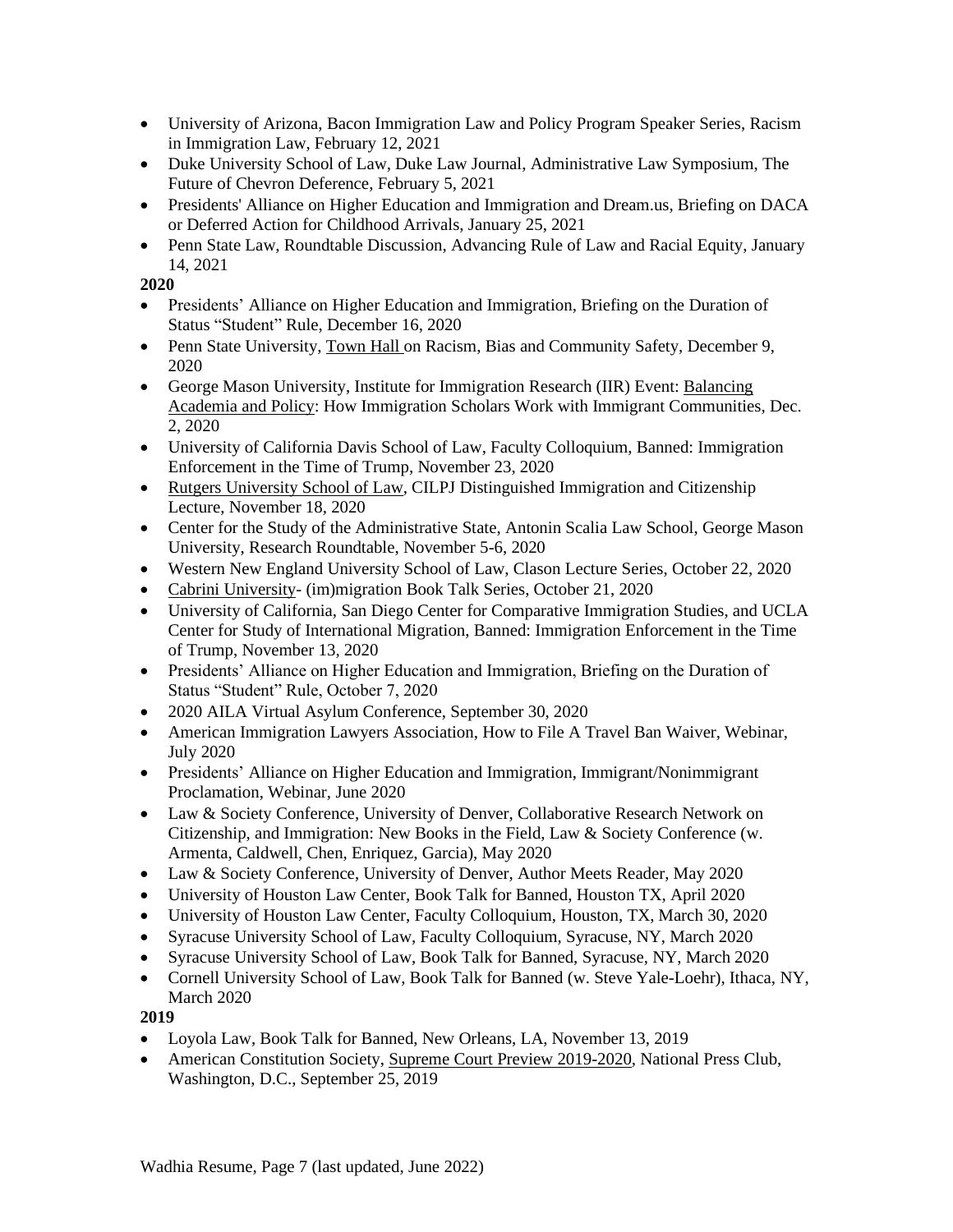- New York University School of Law, Book Launch/Talk for Banned, w. Lenni Benson, Joe Landau, Alina Das & Camille Mackler, New York, September 20, 2019
- Politics & Prose Bookstore, Book Launch/Talk for Banned, Washington, D.C., September 14, 2019
- Temple University, Beasley School of Law, Book Launch/Talk for Banned, w. Jaya Ramji-Nogales (Temple) & Jill Family (Widener), September 12, 2019
- Drexel University Thomas R. Kline School of Law, Book Launch/Talk for Banned, w. Anil Kalhan (Drexel), September 12, 2019
- Midtown Scholars Bookstore, Book Talk for Banned, Harrisburg, PA, September 7, 2019
- American Immigration Lawyers Association Annual Conference, panel on challenging immigration charges, Orlando, FL, June 19, 2019
- Brigham Young University School of Law, Emerging Immigration Scholars Conference, Keynote (w. Wall Street Journalist Alicia Caldwell), Provo, UT, June 8, 2019
- DePaul University, College of Law, Enlund [Scholar-in-](https://www.eventbrite.com/e/banned-immigration-enforcement-in-the-time-of-trump-by-prof-shoba-wadhia-tickets-58160198720) Residence, Lecture and Faculty Colloquium, Chicago, IL, April 10, 2019
- Washington College of Law at American University, National People of Color Conference, Panel on Refugees, Washington D.C., March 22, 2019
- Harvard Law School, "Total and Complete Shutdown:" A Panel Discussion on Trump v. Hawaii and the Travel Ban, Boston, MA, February 25, 2019

- Indiana University-Bloomington, 20<sup>th</sup> Anniversary Symposium of the Asian American Cultural Center, Building Immigration Policy Through Compassion, October 12, 2018
- American Immigration Lawyers Association, Webinar on Travel Ban Decision, Panelist, July 12, 2018
- National Press Club, American Constitution Society, Annual [Supreme](https://www.c-span.org/video/?447684-1/legal-experts-discuss-major-supreme-court-decisions-2017) Court Review, June 28, 2018
- Muslim Advocates, Community Conference Call on Travel Ban Decision at the Supreme Court, June 26, 2018
- American Immigration Lawyers Association Annual Conference, Panel on FOIA Practice, June 16, 2018
- Drexel University, Immigration Law Teachers Biennial Workshop, Panelist/Co-Planner, May 24-26, 2018
- American Constitution Society, Briefing on *Trump v. Hawaii* at the Supreme Court (w. former Attorney General for the State of Hawaii, Doug Chin), April 19, 2018
- Rutgers Law School, Panelist, Refugee Policy & The Travel Ban, April 2, 2018
- Bridges Initiative, [Georgetown](http://sfs.georgetown.edu/sfsevent/unpacking-the-muslim-bans-with-shoba-wadhia/) University, Unpacking the Muslim Bans, February 22, 2018
- Washington and Lee University School of Law, Panelist, Annual [Symposium,](http://lawreview.journals.wlu.io/current-symposium/) President Trump's Executive Orders and Emergent Issues in Immigration [Enforcement,](http://lawreview.journals.wlu.io/current-symposium/) February 2, 2018
- University of Pennsylvania School of Law, Panelist, Symposium, Executive Power: Immigration in a New Administration, January 26, 2018

- American Immigration Council, Academic Research Convening, Immigration Enforcement, December 11, 2017
- National Press Club, Higher Education & [Immigration,](http://browse.calendar.gwu.edu/EventList.aspx?fromdate=11/1/2017&todate=11/30/2017&display=Month&type=public&eventidn=15282&view=EventDetails&information_id=28777&print=print) November 15, 2017
- Levin Center, Wayne State University School of Law, Current Issues in [Immigration](https://law.wayne.edu/levin-center/currentissuesinimmigrationlaw) Policy, Panelist, Detroit, MI, November 10, 2017
- University of Colorado Boulder, Citizenship and Equality Colloquium, Race, [Surveillance,](https://www.colorado.edu/law/research/faculty-colloquia-and-distinguished-lecturers/citizenship-and-equality-colloquium) South Asian [Exclusion](https://www.colorado.edu/law/research/faculty-colloquia-and-distinguished-lecturers/citizenship-and-equality-colloquium) (w. Seema Sohi), November 2, 2017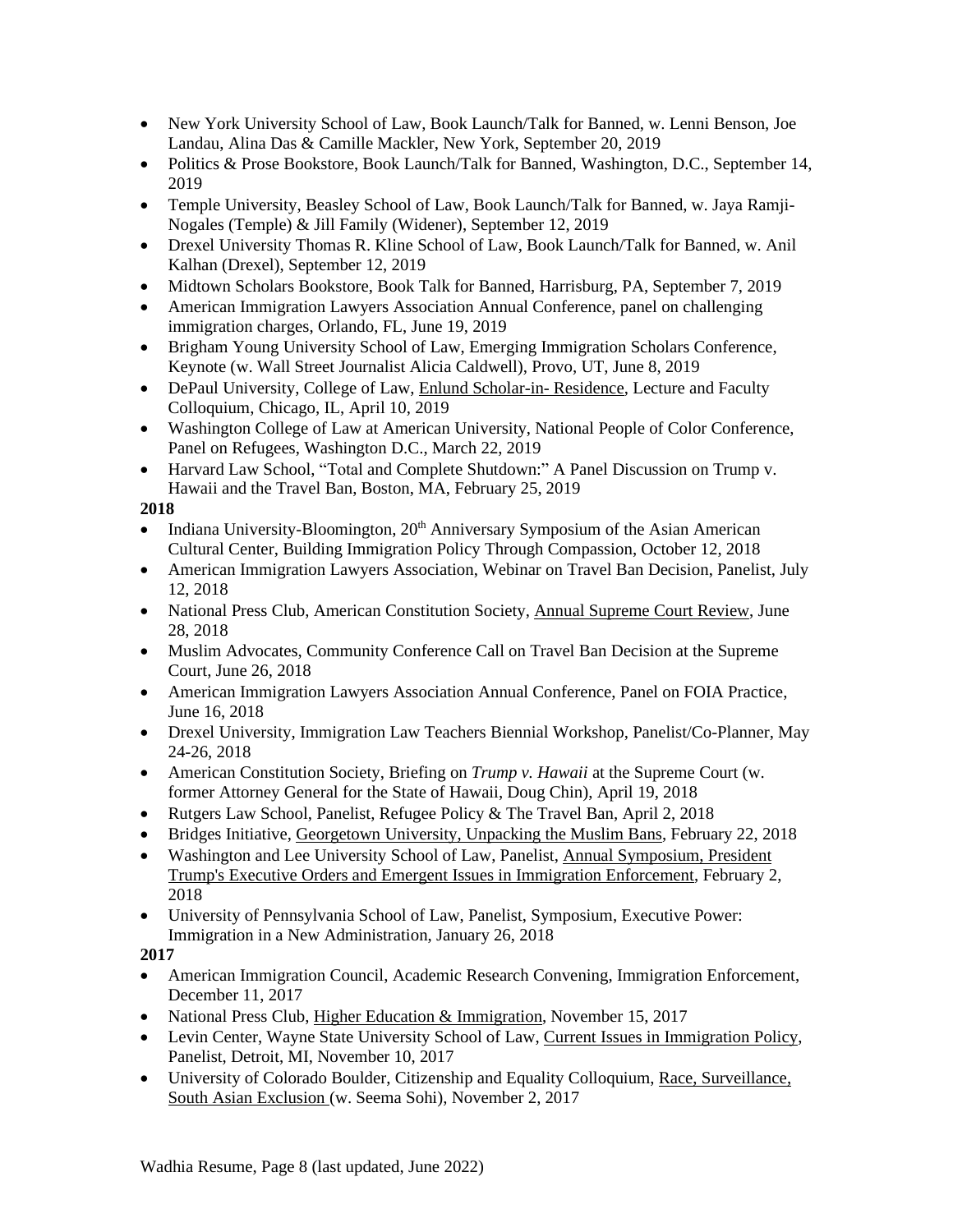- Named Lecture, Arlin Adams Center for Law and Society at Susquehanna University, Immigration in a New Administration, Selinsgrove, Pennsylvania, October 10, 2017
- Named Lecture, 2017-2018 Cannon Lecturer, Beyond Deportation: The Role of Prosecutorial Discretion in Immigration Cases in the Wake of the Trump Administration, University of Toledo School of Law, Toledo, Ohio, September 11, 2017
- Annual Conference, American Immigration Lawyers Association, Prosecutorial Discretion, New Orleans, LA, June 21, 2017
- University of Wisconsin School of Law, Beyond Deportation: The Role of Prosecutorial Discretion in the Wake of Trump's Executive Orders, Keynote, April 2017
- Speaker, National Press Conference o[n Executive Order on Immigration,](https://pennstatelaw.psu.edu/sites/default/files/AVEF%20Press%20Release%20on%20Immigration%20EO.pdf) Hosted by Americas Voice, March 6, 2017
- Speaker, National Community Call on Executive Order on Immigration (Muslim Ban 2.0), Hosted by Muslim Advocates, March 6, 2017
- Post-Executive Order [Briefing for Academics,](https://www.americanimmigrationcouncil.org/sites/default/files/research_briefing_on_the_new_immigration_executive_orders_02.16.17.mp3) American Immigration Council February 15, 2017

- Post-Election Research Briefing for Academics, Muslim Registry, American Immigration Council, December 20, 2016
- Fall Conference, DC Chapter of the American Immigration Lawyers Association, Notices to Appear/Prosecutorial Discretion, November 16, 2016
- Equal Justice Leadership and Training Conference, United States v. Texas and Prosecutorial Discretion, Washington D.C., October 26, 2016
- Spartan Scholars Awards Ceremony, Ocean Township High School, Ocean, NJ, October 24, 2016
- [Washington University School of Law](http://media.wix.com/ugd/6e1c09_8fb5bdace2d344588fcd4e2d6b040f4c.pdf) (sponsored by the Immigration Law Society and American Constitution Society), St. Louis, MO, October 14, 2016
- [Brown University Bookstore,](http://media.wix.com/ugd/6e1c09_86d8bf9d8d764dfeae3d7e36e1e8ff46.pdf) Providence, RI, August 4, 2016
- American Immigration Lawyers Association's Annual Conference, Humanitarian Remedies in Immigration Law, June 2016
- Cornell University School of Law, research on FOIA and deferred action, April 2016
- Cornell University School of Law, remarks on Beyond Deportation, April 2016
- Pennsylvania Bar Association, Law Form on Mass Incarceration, Pittsburgh, PA, March 2016
- Emory University School of Law, Discussion of Beyond Deportation (w. C. Kuck, sponsored by Immigration Law Society), February 2016
- Emory University School of Law, annual Thrower Symposium on National Security, panelist on domestic terrorism, immigration and national security, February 2016
- Washington College of Law at American University, spoke about Beyond Deportation and Texas case (w. A. Frost, B. Johnson, P. Spiro), February 2016
- New York School of Law/City Bar Association of New York City/NYU Press: panel on Beyond Deportation and United States v. Texas (w. L. Benson, A. Kalhan, F. Anello), January 2016
- American Association for Law Schools, Annual Conference, "Is Immigration Law Administrative Law?" January 2016

- University of Cincinnati School of Law, Immigration and Nationality Law Review, Beyond Deportation and United States v. Texas, November 2015
- Case Western Reserve University School of Law, annual symposium, panelist on executive action and immigration, October 2015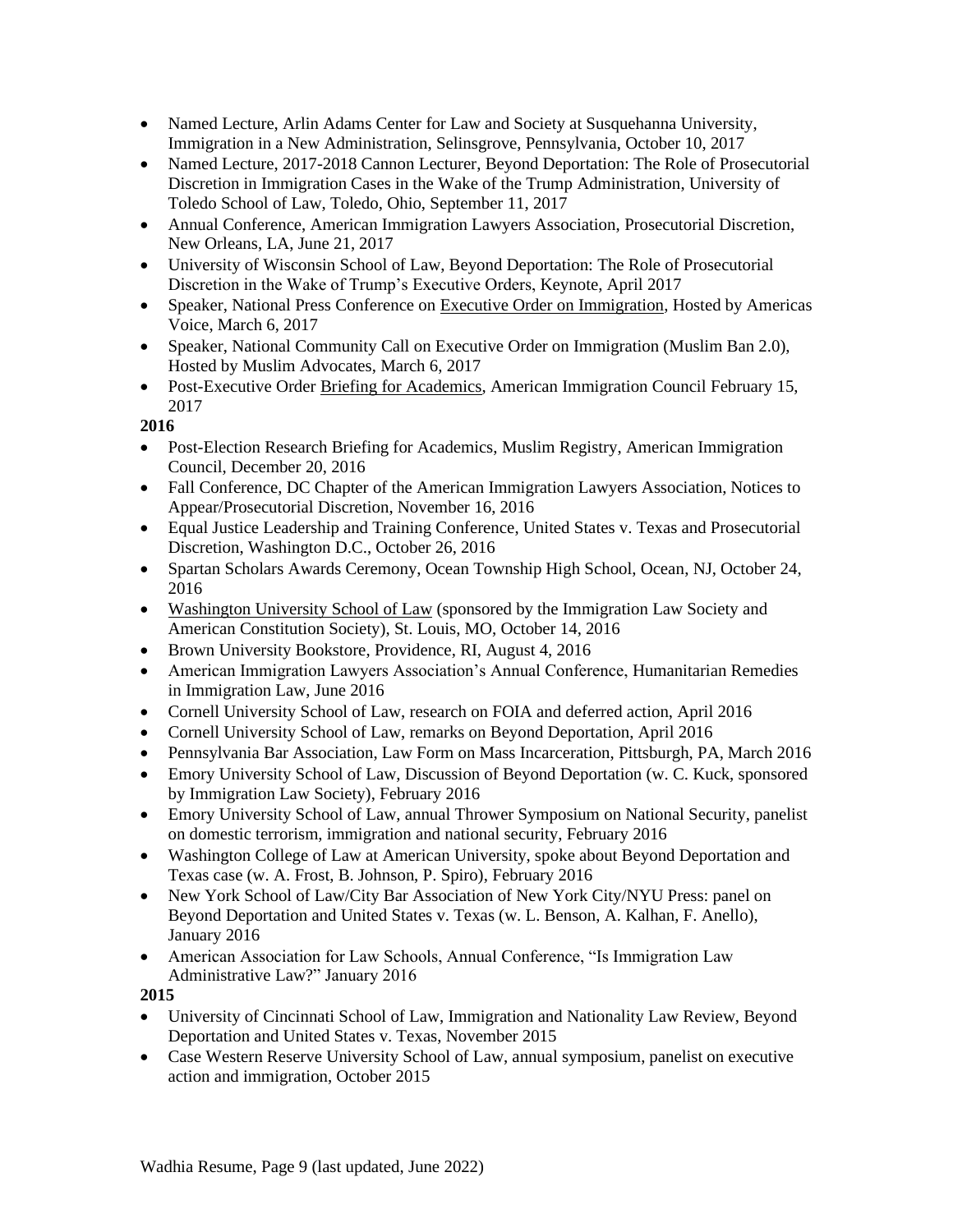- Chicago Bar Foundation/Mayor Brown/National Immigrant Justice Center: Panel Discussion on Beyond Deportation and United States v. Texas (w. G. Hereen, T. Magner, C. Valenzuela), October 2015
- American Civil Liberties Union, Washington D.C., Book Talk on Beyond Deportation, September 2015
- Department of Justice Office of Immigration Litigation, Washington D.C., Talk on Beyond Deportation to DOJ attorneys, September 2015
- [Temple University, Beasley](http://media.wix.com/ugd/6e1c09_b9d8ea0f2c984976864b5fcd31cc0959.pdf) School of Law, Philadelphia, PA, Panel Discussion on Beyond Deportation (w. Jaya Ramji-Nogales, J. Family), September 2015
- [Drexel School of Law,](http://media.wix.com/ugd/6e1c09_881f2ae9fd024c7e91d332e45d25cebe.pdf) Philadelphia, PA, Panel on Beyond Deportation, September 2015
- National Press Club, Book Launch of Beyond Deportation (with S. Legomsky, F. Sharry and E. Quinn), June 2015
- American Constitution Society, [Going it Alone? Presidential Power and the DAPA Debate,](https://www.acslaw.org/news/video/going-it-alone-presidential-power-and-the-dapa-debate) June 2015
- American Immigration Lawyers Association's Annual Conference, The Long and Winding Road of Prosecutorial Discretion, June 2015
- Pennsylvania Immigration Resource Center, Keynote, Light of Liberty Awards, March 2015
- Conference on Race, Class, Gender and Ethnicity, Keynote, University of North Carolina School of Law-Chapel Hill, February 2015
- CLE on Immigration and Executive Action, Centre County Bar Association, February 2015
- American University Law Review, Symposium on Prosecutorial Discretion, January 2015
- American Association for Law School's Academic Symposium on Congressional Dysfunction and Executive Lawmaking, January 2015

### **2014 and earlier**

- National Immigration Project, Continuing Legal Education Program on Challenges to Immigration Detention, September 2014
- American Bar Association, Homeland Security Institute August 2014
- Immigration Law Professors Workshop, University of California Irvine- School of Law May 2014
- Association of American Law Schools Annual Conference on Clinical Legal Education, April 2014
- Tenth Annual Wiley A. Branton / Howard Law Journal Symposium, Howard University School of Law, October 2013
- Clinical Law Review Writers' Workshop New York University School of Law, September 2013
- National Immigration Project, CLE Program on Removal Defense, May 2013
- American Bar Association Section on Administrative Law and Regulatory Practice, Fall Conference, Understanding Prosecutorial Discretion in Immigration Law, (October 2012)
- Immigration Law Teachers Workshop, Plenary on Prosecutorial Discretion, Law Vegas, NV (June 2, 2012)
- Press Conference, "The NSEERS Effect: A Decade of Racial Profiling, Fear, and Secrecy" (June 4, 2012)
- Press Conference: "Law Professors Alongside DREAMers Discuss Details of Memo Outlining President's Legal Authority to Grant Much Needed Relief for the Latino Community," (June 1, 2012)
- Foreign Policy Association, *Immigration Policy: What Is It and What Should It Be?* (May 24, 2012)
- American Immigration Lawyers Association, CLE Audio Seminar on Cancellation of Removal Relief (April 26, 2012)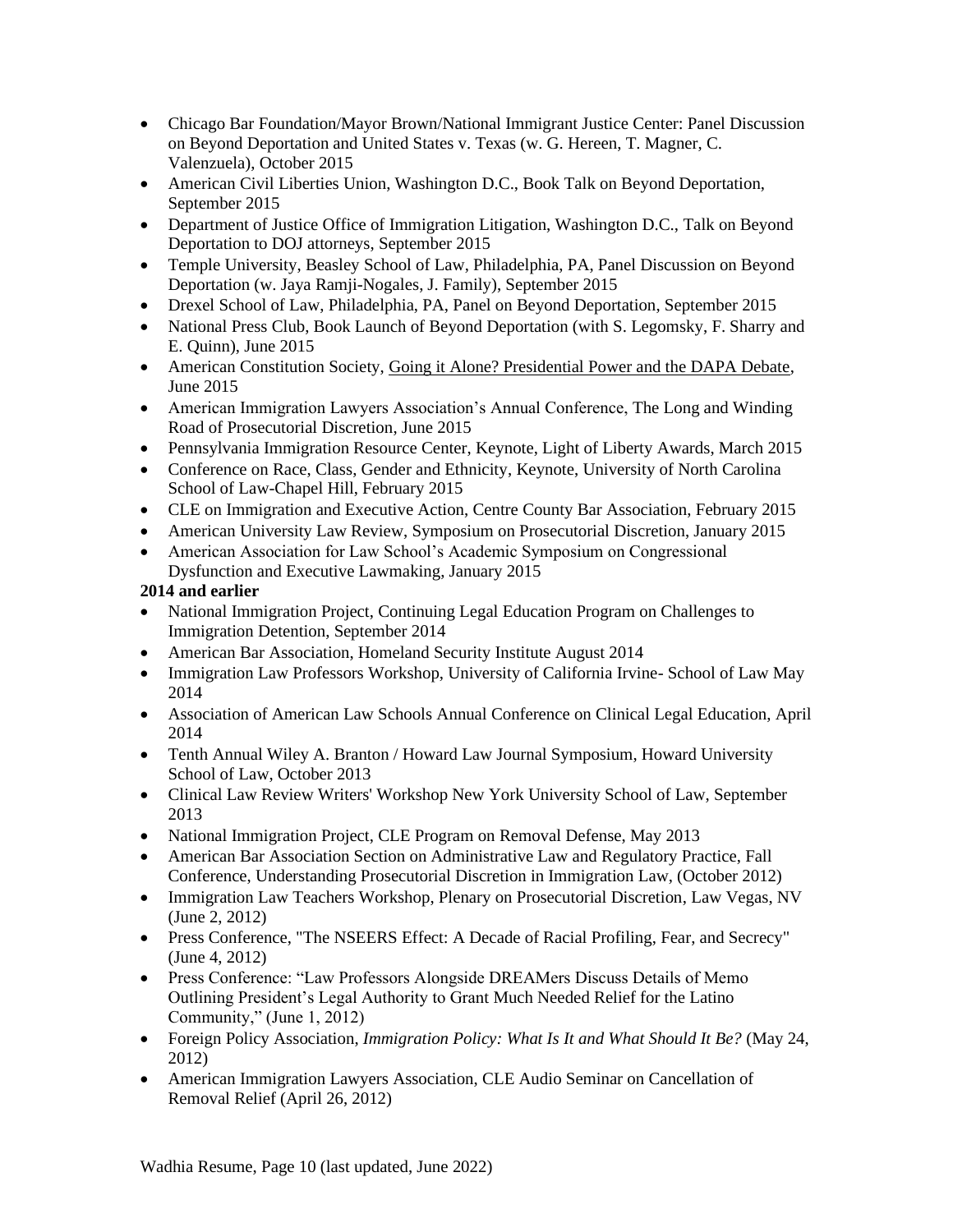- American Immigration Lawyers Association, CLE Webinar on Deferred Action (October 2011)
- 23rd Annual Minority Attorney Conference, Immigration Panel, Philadelphia, PA (March 2011)
- Maggio + Kattar Community Forum on Prosecutorial Discretion and Private Bills, Washington D.C. (January 2011)
- Robert C. Byrd Center for Legislative Studies, Tom E. Moses Memorial Lecture on the U.S. Constitution (September 2010)
- Seton Hall Law School, National People of Color Legal Scholarship Conference, Moderator and Panelist (September 2010)
- University of Illinois School of Law, Big 10 Aspiring Scholars Conference, (2009)
- Georgetown University Law Center, Panel on Counterterrorism, and Immigration (2009)
- University of Connecticut School of Law, Symposium on Immigration (2008)
- University of Memphis School of Law, Symposium on Immigration Issues (2008)
- New England People of Color Conference, Moving Forward or Moving Backward?
- Criminal Justice and Immigration in the 21st Century, Commentator (2007)
- Stanford Law School, Symposium on Immigration Reform and Policy (2007)
- Temple University School of Law, Symposium on Immigration Reform (2006)
- University of Texas School of Law, Symposium on Immigration and Civil Rights (2006)
- University of Maryland School of Law, Symposium on Immigration Reform (2004)
- District of Columbia Bar: Continuing Legal Education Series, Removal and Deportation (2002 and 2003)
- Columbia University Law School, Panel on Immigration Policy and Due Process (2005)
- Catholic University Law School, Panel on Immigration Policy and Due Process (2005)
- Georgetown University Law Center, Alumni Panel on Public Interest Law (2004)
- Arab Community Center for Economic and Social Services, Panel on Immigration Policy (2004)
- University of Michigan-Dearborn, Teach-In on Immigration Policy (2005)
- Illinois Coalition for Immigrant and Refugee Rights, Policy Summit, Panel on Immigration Policy and Due Process (2004)
- New York University School of Law/Breakthrough: Forum on Immigration Policy (2004)
- Japanese American Citizens League/Office of Chinese Americans Annual Leadership Conference: Panel on Immigration Policy and Due Process (2003-2005)
- National Lawyers Guild Annual Convention, Panels on Immigration Policy (2001-05)
- Ethiopian Community Development Council: Panel on Department of Homeland Security and its Impact on the Asylum and Refugee Community (2003)

### **Public Speaking at Pennsylvania State University and in the Community**

- Penn State Health, Inclusion Academy, Family Separation, Family Detention and Asylum, April 13, 2022
- Keynote, UNA Centre County Chapter, Afghans in the United States and What Lies Ahead, March 22, 2022
- Penn State Law and School of International Affairs, Reflection on 9/11 and Its Impact on Law and International Affairs, September 10, 2021
- Penn State University, Osher Lifelong Learning Institute (OLLI), Immigration Course, Fall 2020, Spring 2021, Fall 2021
- Penn State Law, Injustice in the Legal Academy (moderator), April 22, 2021
- Penn State Law, Blue & White Weekend, Immigration in the Biden administration, April 17, 2021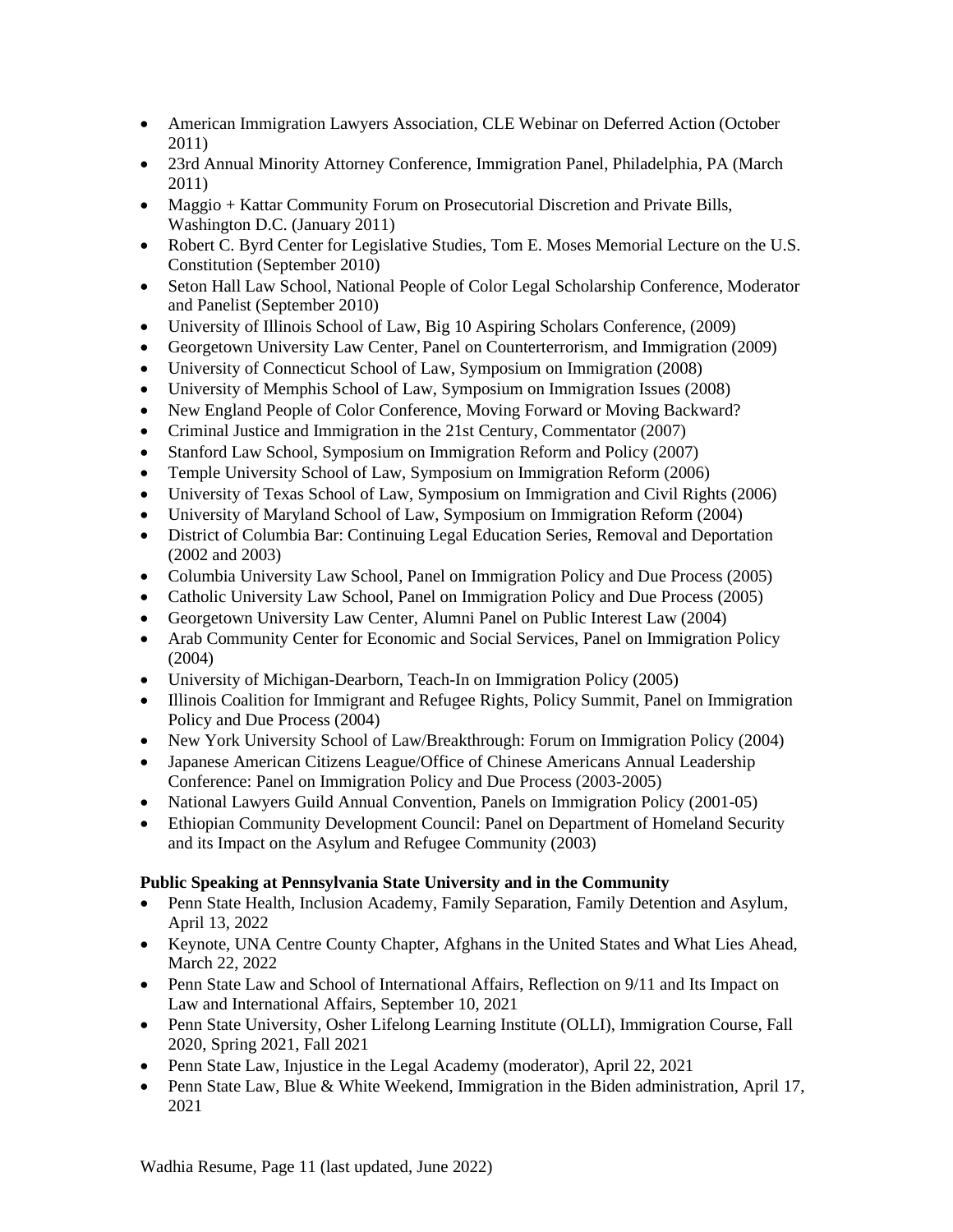- Penn State School of International Affairs, Guest Lecture, Asylum and Refugee Law in the Biden administration, April 1, 2021
- Penn State Law, Guest Lecture, Federal Courts, April 5, 2021
- Penn State Law, Community Conversation on Anti-Asian Racism, March 22, 2021
- Penn State Law, Roundtable Discussion, Advancing Rule of Law and Racial Equity, January 14, 2021
- Town Hall for Penn State Community (w. President Eric Barron and university leaders), Penn State University, December 9, 2020
- Parallels of Injustice: An Intersection Between Black Lives Matter and the Immigrants' Rights Movement, Penn State Law, September 30, 2020
- Town Hall for International Students (w. President Eric Barron, Jennifer Campbell, Masume Assaf), Penn State University, July 14, 2020
- [Welcoming](https://www.collegian.psu.edu/news/campus/article_0eaf54d4-517d-11e9-bed0-3799d5178570.html) the Other (w. President Eric Barron, Penn State Hillel, and Penn State Latino/a Studies), Penn State University, March 27, 2019
- Hispanic Heritage Month Speaker, Latina/o Medical Student Association, Penn State University College of Medicine, October 15, 2020
- Websters Bookstore, Banned: Immigration Enforcement in the Time of Trump, State College, PA, September 10, 2019
- Community Diversity Conference, Banned: Immigration Enforcement and Asylum in the Age of Trump, Penn State Hotel, June 12, 2019
- UN Centre County Chapter, Keynote Speaker, State College, PA, April 17, 2019
- Penn State Dickinson School of Law, Dickinson Law Review Symposium, "Discretion and Misconduct: Examining the Roles, Functions, and Duties of the Modern Prosecutor," Remarks on Prosecutorial Discretion in Immigration Law, Carlisle, PA, March 15, 2019
- Penn State University, Lunch with Honors Speakers Series, Remarks on Immigration Enforcement and Asylum, March 13, 2019
- Penn State University, "Tough Conversations": A Panel Discussion, College of Education, February 22, 2019
- Jane Marie Foundation, Mokita Dialogue on [Immigration,](https://www.facebook.com/JanaMarieFoundation/photos/gm.1994945477263419/2025431154237136/?type=3) State College, PA, January 24, 2019
- Department of Mechanical and Nuclear Engineering, Penn State University, Immigration, January 23, 2019
- Foxdale Village, Immigration and Refugees, State College, PA, January 15, 2019
- Asylum 101, Journal for Law and International Affairs and Latinx Law Student Association, Penn State Law, September 27, 2018
- Hispanic Heritage Month, Immigration 101, Diversity and Inclusion Committee of Finance and Business, Penn State University, September 12, 2018
- International Student/Parent Orientation, Understanding International Student Visas and the U.S. Travel Ban, Office of Global Programs, Penn State University, August 2018
- Immigration Misinformation: What People Get Wrong and How to Respond, Foster Auditorium, Penn State University, February 13, 2018
- Balancing the First Amendment with Diversity and Inclusion in Higher Education, Penn State Dickinson Law, November 17, 2017
- Immigration Now: Bans, Borders and Walls, A Panel Discussion, Pennsylvania State University, Foster Auditorium, October 26, 2017
- Student Orientation, Diversity and Inclusion in the Legal Profession, Penn State Law at University Park, August 15, 2017
- International Student/Parent Orientation, Understanding International Student Visas and the U.S. Travel Ban, Office of Global Programs, Penn State University, August 12, 2017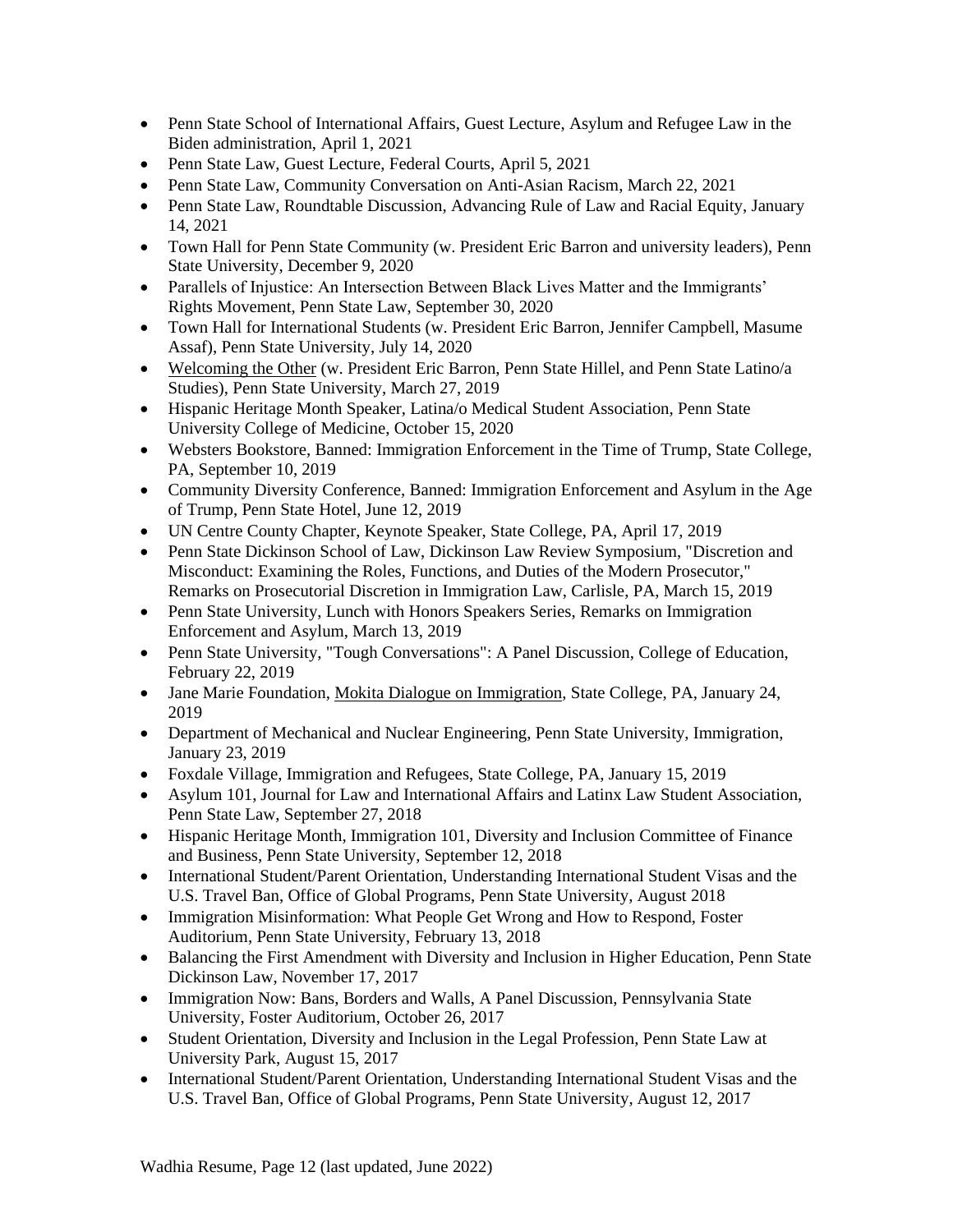- Interfaith Initiative Centre County, Immigration in a New Administration, June 11, 2017
- Annual Conference, Community Diversity Group Conference, Immigration, June 6, 2017
- Panelist, Career Professionals Conference, Pennsylvania State University, Immigration in a New Administration, May 9, 2017
- [All In at Penn State Law: Addressing Diversity and Implicit Bias in the Legal Academy,](https://pennstatelaw.psu.edu/events/all-penn-state-law-addressing-diversity-and-implicit-bias-legal-academy) Penn State Law, March 16, 2017
- Sprit of Internationalization Awards Ceremony, Hosted by Global Connections, March 16, 2017
- Information Session on Executive Orders on Immigration for Postdoctoral students, staff and faculty at Penn State, February 10, 2017
- Information Session on Executive Orders on Immigration for Engineering faculty, staff and students at Penn State, February 7, 2017
- University Women's Club, Book and Play Review Group, Schlow Centre Regional Library, State College, PA, September 26, 2016
- State College Sunrise Rotary, State College, PA, August 17, 2016
- United Nations Association of Centre County, May 2016
- Penn State Law, Symposium "Shining the Light on Gender-Based Violence at Home and Abroad," October 2014
- Pennsylvania State University, Migration Studies Project, Immigration Law, and the Administration's Deferred Action for Childhood Arrivals Program, (September 2012)
- Penn State Law, Symposium on Immigration Remedies for Victims of Domestic Abuse, (September 2012)
- Penn State Law, Center for Immigrants' Rights, The  $9/11$  Effect and its Legacy on U.S. Immigration Laws, Organizer and Moderator (September 2011)
- Penn State Law, Center for Immigrants' Rights, Fall Colloquium on the  $30<sup>th</sup>$  Anniversary of the Refugee Act, (November 2010)
- Penn State University, Research Unplugged, Presentation on "Immigration Rights and [Wrongs"](http://www.rps.psu.edu/unplugged/fall10/october27.html) (October 2010)
- Penn State Law, [World on Trial,](http://worldontrial.psu.edu/) Jury Member and Foreperson (September 2010)
- Penn State University Dickinson School of Law, Symposium on Iqbal v. Ashcroft (2010)
- Penn State University Dickinson School of Law, Symposium on Immigration Adjudications and Court Reform (2010)
- Penn State University, Presidential Leadership Academy, Immigration (2009)
- Penn State University, School for International Affairs, Asylum Law (2009)
- Penn State Dickinson School of Law, Symposium on Immigration Reform (2009)

#### **Media\_\_\_\_\_\_\_\_\_\_\_\_\_\_\_\_\_\_\_\_\_\_\_\_\_\_\_\_\_\_\_\_\_\_\_\_\_\_\_\_\_\_\_\_\_\_\_\_\_\_\_\_\_\_\_\_\_\_\_\_\_\_\_\_\_\_**

- MSNBC [The Last Word with Lawrence O'Donnell,](http://www.msnbc.com/the-last-word/watch/obama--we-are-a-nation-of-immigrants-361603139749) November 20, 2014
- USA Today, [What's Next for Trump's travel ban?](https://www.usatoday.com/story/news/world/2017/06/27/whats-next-trumps-travel-ban/431693001/) June 2017
- New York Times, ['If I'm Sent Back, I Will Die: Sick Kids Tell Their Stories to](https://www.nytimes.com/2019/09/11/us/politics/immigrant-deportation-illnesses.html) Congress', September 2019
- Associated Press, Trump administration won't accept new DACA applications, July 29, 2020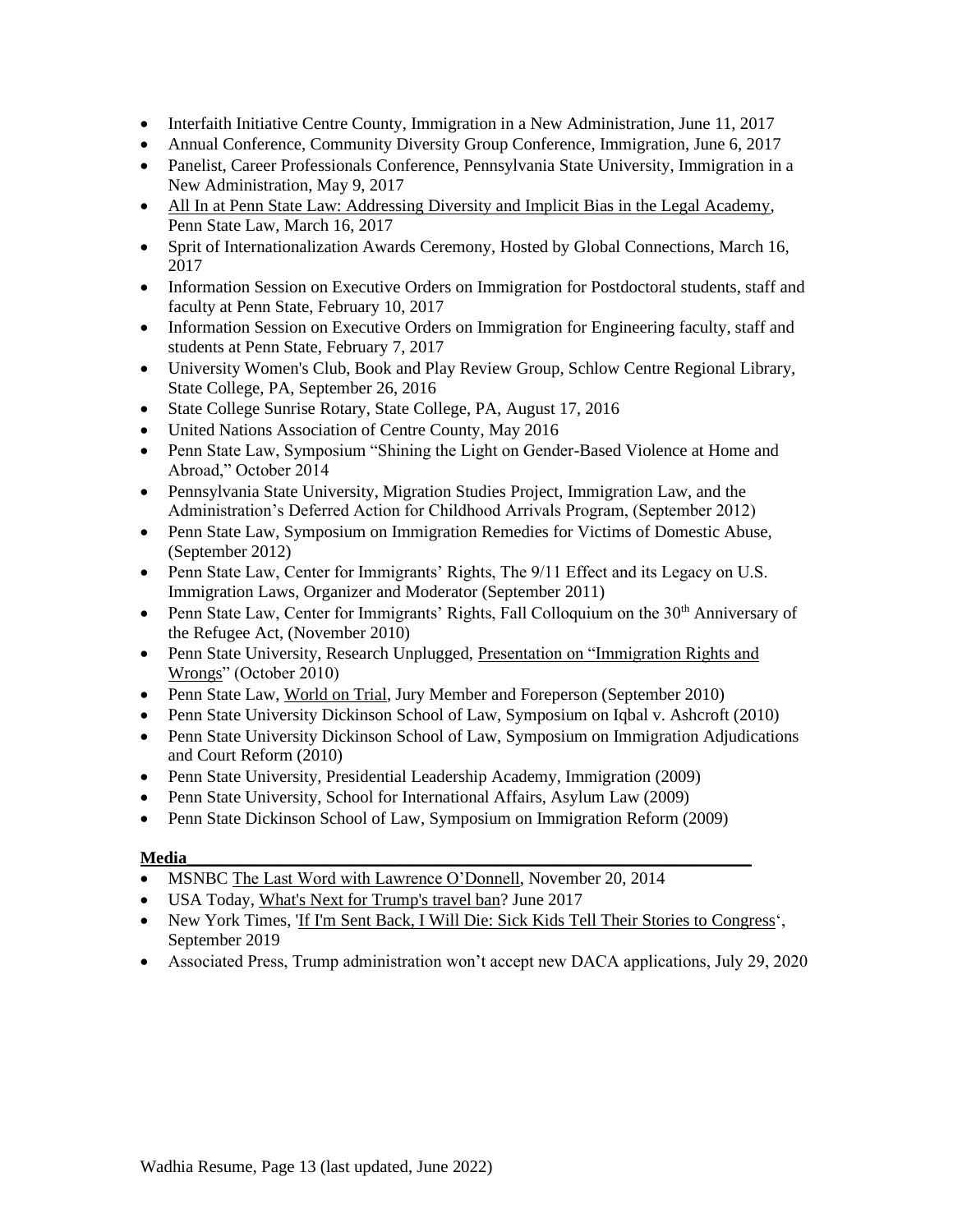- National Public Radio, A key pillar of Biden's [immigration](https://www.npr.org/2022/02/22/1081635394/a-key-pillar-of-bidens-immigration-policy-is-going-on-trial-this-week-in-texas) policy is going on trial this week in [Texas,](https://www.npr.org/2022/02/22/1081635394/a-key-pillar-of-bidens-immigration-policy-is-going-on-trial-this-week-in-texas) February 22, 2022
- National Jurist, UK Rosenberg, [Nebraska](https://nationaljurist.com/uk-rosenberg-nebraska-law-and-penn-state-law-each-lead-diversity-efforts/) Law, and Penn State Law each lead diversity [efforts,](https://nationaljurist.com/uk-rosenberg-nebraska-law-and-penn-state-law-each-lead-diversity-efforts/) January 19, 2022
- Inside HigherEd, [Codifying](https://www.insidehighered.com/news/2021/09/28/biden-administration-proposes-rule-daca) and Fortifying DACA, September 28, 2021
- The Collegian, Penn State Law's Center for Immigrants' Rights Clinic helps prepare students for dynamic legal careers, August 19, 2021
- Los Angeles Times, After Lawsuit, DACA [recipients](https://www.latimes.com/california/story/2021-05-14/daca-recipients-win-permits-to-travel-outside-us) win permits to travel outside the U.S. and come back [legally,](https://www.latimes.com/california/story/2021-05-14/daca-recipients-win-permits-to-travel-outside-us) May 14, 2021
- Los Angeles Times, DACA recipients launch legal battle to clear hurdles from the ultimate prize: citizenship, May 11, 2021
- USA Today, Police help Border Patrol catch migrants, which is bad policy, experts say, May 4, 2021
- NPR, WITF, Immigrant families released from Berks; future of Pa. detention center remains unclear, March 1, 2021
- Buzzfeed News, "Illegal Alien" Will No Longer Be Used In Many US Government Communications, February 16, 2021
- Buzzfeed News, Biden Started The Process Of Unwinding Trump's Assault On Immigration, But Activists Want Him To Move Faster, February 2, 2021
- Law 360, Health Experts Urge 9th Circ. To Undo Trump Green Card Rule, February 1, 2021
- National Public Radio, wif.org, PA immigrants, advocates, look to Biden with hope and eye on accountability, January 26, 2021
- Philadelphia Inquirer, For 11 million undocumented people, including 50,000 in Philly, Biden offers a chance to step from the shadows, January 24, 2021
- Inside HigherEd, Biden Makes Immigration Day 1 Priority, January 21, 2021
- Washington Post, He case his first vote as a U.S. citizen. Now, he's eager for the Muslim Ban to go, November 8, 2020
- Business Insider, 9 Upcoming Supreme Court cases where Amy Coney Barrett could be the deciding vote, October 30, 2020
- VOX, The Supreme Court's [enigmatic](https://www.vox.com/2020/8/11/21356913/supreme-court-shadow-docket-jail-asylum-covid-immigrants-sonia-sotomayor-barnes-ahlman) "shadow docket," explained, August 11, 2020
- Inside HigherEd, Where Do New International Students Stand, July 17, 2020
- Law360, Top 5 Immigration Policies Of 2020: Midyear Report, July 14, 2020
- WPSU, Penn State Promises Support For International Students Against "Unjust" ICE Policy, July 9, 2020
- Law360, Top 6 Immigration Cases To Watch In 2020: Midyear Report, July 10, 2020
- Inside HigherEd, An 'Untenable Situation', July 9, 2020
- KJZZ, Fronteras, Arizona International Students Expected To Be Largely Unaffected By New ICE Rules, July 7, 2020
- Vox, The Supreme Court just allowed Trump's expansion of deportations to go unchecked, June 25, 2020
- WNYC, The Takeaway, What the Supreme Court's Decision Means for DACA Recipients, June 22, 2020
- Wisconsin Public Radio, What Happens Now That The U.S. [Supreme](https://www.wpr.org/what-happens-now-u-s-supreme-court-has-upheld-daca) Court Has Upheld [DACA?,](https://www.wpr.org/what-happens-now-u-s-supreme-court-has-upheld-daca) June 18, 2020
- Law360, Planned Asylum Overhaul Threatens Migrants' Due Process, June 12, 2020
- Philadelphia Inquirer, Forced to leave America, or allowed to stay? In Vineland, migrant [parents of cancer-stricken girl await an answer,](https://www.inquirer.com/news/trump-immigration-deferred-action-cancer-deportation-mexico-20190924.html) September 2019
- Politico, [Trump official urges end to medical exemption for deportations,](https://www.politico.com/story/2019/09/13/uscis-memo-deportations-undocumented-immigrants-1494616) September 2019
- Law 360, Trump Rule to Detain Migrant Kids Unlikely to Survive Courts, August 2019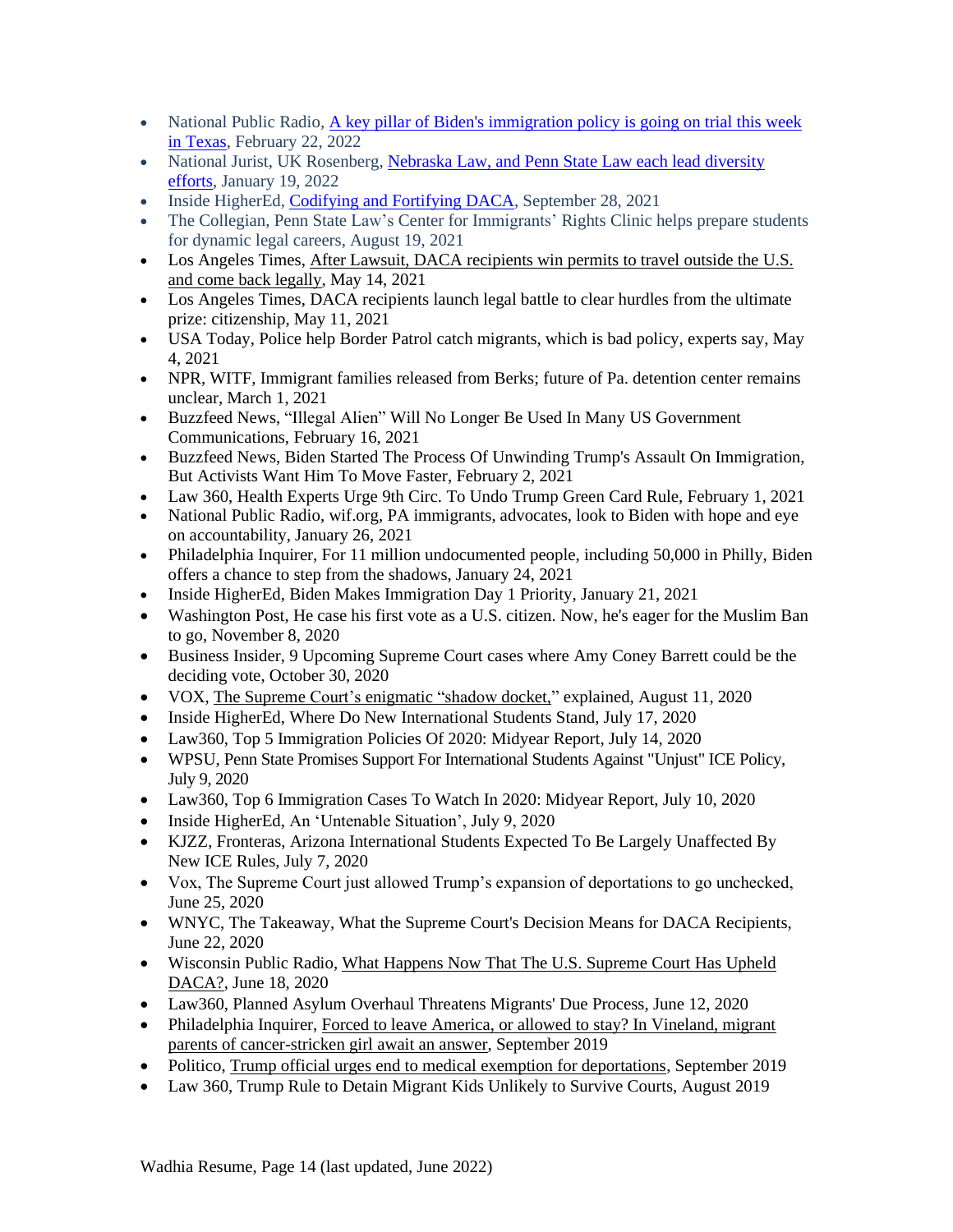- New York Times Magazine, [Is It Possible to Resist Deportation in Trump's America?](https://www.nytimes.com/2017/05/23/magazine/is-it-possible-to-resist-deportation-in-trumps-america.html) May 2017
- Washington Post, Melania Trump's parents would have struggled to come to the U.S. under [Trump's immigration plan,](https://www.washingtonpost.com/politics/melania-trumps-parents-would-have-struggled-to-come-to-the-us-under-trumps-immigration-plan/2019/05/16/bfb1ac7c-7825-11e9-b7ae-390de4259661_story.html?utm_term=.1b838b0c68b4) May 2019
- Bloomberg News, [Trump's Termination of DACA Program Unlawful, 4th Cir. Rules,](https://news.bloomberglaw.com/daily-labor-report/trumps-termination-of-daca-program-unlawful-4th-cir-rules) May 2019
- Christian Science Monitor, [DACA Recipients Get Their Day At The Supreme Court,](https://www.csmonitor.com/USA/Justice/2019/1112/DACA-recipients-get-their-day-at-the-Supreme-Court) November 12, 2019
- San Francisco Chronicle, Iranian families separated by Trump travel ban sue over waiver [delays,](https://www.sfchronicle.com/bayarea/article/Families-separated-by-Trump-travel-ban-several-14821630.php) November 9, 2019
- PBS NewsHour, 'My entire life is revolving around this' [Thousands](https://www.pbs.org/newshour/nation/h4-visa-h1b-work-permit-immigration-india) of women await visa rule's [uncertain](https://www.pbs.org/newshour/nation/h4-visa-h1b-work-permit-immigration-india) future, July 8, 2018
- The Daily Collegian, [Decade](https://www.collegian.psu.edu/news/campus/article_83250384-d015-11e8-9e09-3fc2b5383b5d.html) of change: Penn State's Center for Immigrant Rights Clinic reflects on years of changing policy, 2018
- Penn State News, Penn State Law students aids asylum seekers in [detention](https://news.psu.edu/story/541440/2018/10/12/impact/penn-state-law-students-aid-asylum-seekers-detention-center) center, 2018
- The Guardian, 'Our lives are in danger': mother with autistic son faces US [deportation,](https://www.theguardian.com/us-news/2018/sep/21/mother-deportation-us-el-salvador-son-autism-trump-immigration) 2018
- The Pacific, DACA WAS ['SAVED'](https://psmag.com/social-justice/daca-was-saved-last-week-now-is-a-texas-judge-going-to-kill-it) LAST WEEK. NOW, IS A TEXAS JUDGE GOING TO [KILL](https://psmag.com/social-justice/daca-was-saved-last-week-now-is-a-texas-judge-going-to-kill-it) IT? 2018
- Wisconsin Public Radio News, [Immigration](https://www.wpr.org/immigration-america-intersection-politics-and-immigration) In America: The Intersection Of Politics And [Immigration,](https://www.wpr.org/immigration-america-intersection-politics-and-immigration) July 12, 2018
- The Nation, Trump's Travel Ban Has Torn Apart [Hundreds](https://www.thenation.com/article/trumps-travel-ban-torn-apart-hundreds-families/) of Families, May 2018
- PBS NewsHour, 10 key takeaways from the Supreme Court [arguments](https://www.pbs.org/newshour/politics/10-key-takeaways-from-the-supreme-court-arguments-on-trumps-travel-ban) on Trump's travel [ban,](https://www.pbs.org/newshour/politics/10-key-takeaways-from-the-supreme-court-arguments-on-trumps-travel-ban) April 2018
- The Christian Science Monitor, As Supreme Court hears travel ban, questions of [presidential](https://www.csmonitor.com/USA/Justice/2018/0425/As-Supreme-Court-hears-travel-ban-questions-of-presidential-authority-also-on-docket) [authority](https://www.csmonitor.com/USA/Justice/2018/0425/As-Supreme-Court-hears-travel-ban-questions-of-presidential-authority-also-on-docket) also on docket, April 2018
- Bloomberg News, Trump's Travel Ban Comes Before Supreme Court in Test of [Presidential](https://www.bloomberg.com/news/articles/2018-04-23/trump-travel-ban-fight-at-high-court-to-test-presidential-power) [Power,](https://www.bloomberg.com/news/articles/2018-04-23/trump-travel-ban-fight-at-high-court-to-test-presidential-power) April 2018
- Airtalk (CA Public Radio), What to watch for when the Supreme Court hears [arguments](http://www.scpr.org/programs/airtalk/2018/04/24/62700/what-to-watch-for-when-the-supreme-court-hears-arg/) on the [president's](http://www.scpr.org/programs/airtalk/2018/04/24/62700/what-to-watch-for-when-the-supreme-court-hears-arg/) travel ban, April 2018
- The Hoya, Experts Talk Muslim Ban, [Islamophobia](https://bridge.georgetown.edu/external_article/experts-talk-muslim-ban-islamophobia-in-trump-era/) in Trump Era, February 2018
- VICE, Trump's [Deportation](https://www.vice.com/en_us/article/59wepz/trumps-deportation-force-is-his-first-years-most-lasting-legacy-trumpweek) Force Is His First Year's Most Lasting Legacy, January 2018
- Daily Collegian, A Penn State [workshop](http://www.collegian.psu.edu/news/campus/article_8b1ea0b4-017a-11e8-9779-87321e607614.html) may help students find out if they are eligible for DACA [renewal,](http://www.collegian.psu.edu/news/campus/article_8b1ea0b4-017a-11e8-9779-87321e607614.html) January 2018
- Bloomberg News, Dreamer Court Ruling Adds to Desperate Push for [Immigration](https://www.bloomberg.com/news/articles/2018-01-10/dreamer-court-ruling-adds-to-desperate-push-for-immigration-fix) Fix, January 2018
- Fox 8 News, End of [Temporary](http://www.fox8tv.com/News/NewsDetails.asp?NewsID=25118) Protected Status for Dreamers, January 2018
- Roll Call, 'Open Season' on [Immigrants](http://www.rollcall.com/news/politics/open-season-on-immigrants) as Discretion Fades, December 11, 2017
- Quartz, What [Happens](https://qz.com/1151587/trumps-travel-ban-appeal-what-happens-next/) Next to Trump's Travel Ban, December 8, 2017
- Wisconsin Public Radio, SCOTUS Greenlights Full [Enforcement](https://www.wpr.org/scotus-greenlights-full-enforcement-travel-ban-amid-legal-challenges) Of Travel Ban Amid Legal [Challenges](https://www.wpr.org/scotus-greenlights-full-enforcement-travel-ban-amid-legal-challenges)
- KJZZ/Phoenix National Public Radio, Federal [Appeals](http://theshow.kjzz.org/content/568153/federal-appeals-court-allows-newest-travel-ban-partially-go-effect) Court Allows Newest Travel Ban To [Partially](http://theshow.kjzz.org/content/568153/federal-appeals-court-allows-newest-travel-ban-partially-go-effect) Go Into Effect
- New Republic, How Trump Is Using Bush-Era Laws to Deport Christians
- San Antonio Express-News, Border Patrol [officials](https://www.google.com/url?sa=t&rct=j&q=&esrc=s&source=newssearch&cd=4&cad=rja&uact=8&ved=0ahUKEwiLkr_usqjXAhXF5CYKHSOzCToQqQIIMigAMAM&url=http%3A%2F%2Fwww.expressnews.com%2Fnews%2Flocal%2Farticle%2FBorder-Patrol-officials-say-they-had-no-choice-12330896.php&usg=AOvVaw2vXeWiUqQkVCMVaRsVpjDz) say they had no choice but to detain 10year old girl; [immigration](https://www.google.com/url?sa=t&rct=j&q=&esrc=s&source=newssearch&cd=4&cad=rja&uact=8&ved=0ahUKEwiLkr_usqjXAhXF5CYKHSOzCToQqQIIMigAMAM&url=http%3A%2F%2Fwww.expressnews.com%2Fnews%2Flocal%2Farticle%2FBorder-Patrol-officials-say-they-had-no-choice-12330896.php&usg=AOvVaw2vXeWiUqQkVCMVaRsVpjDz) experts say they have discretion
- Wisconsin Public Radio, President Trump Renews Calls For [Increased](https://www.wpr.org/president-trump-renews-calls-increased-vetting-and-ending-diversity-visa-program-after-new-york-city) Vetting And Ending The [Diversity](https://www.wpr.org/president-trump-renews-calls-increased-vetting-and-ending-diversity-visa-program-after-new-york-city) Visa Program After New York City Attack
- Centre Daily Times, Local leaders voice support for Dream Act
- Wisconsin Public Radio, 'Trump Administration Issues New, Indefinite Travel Restrictions'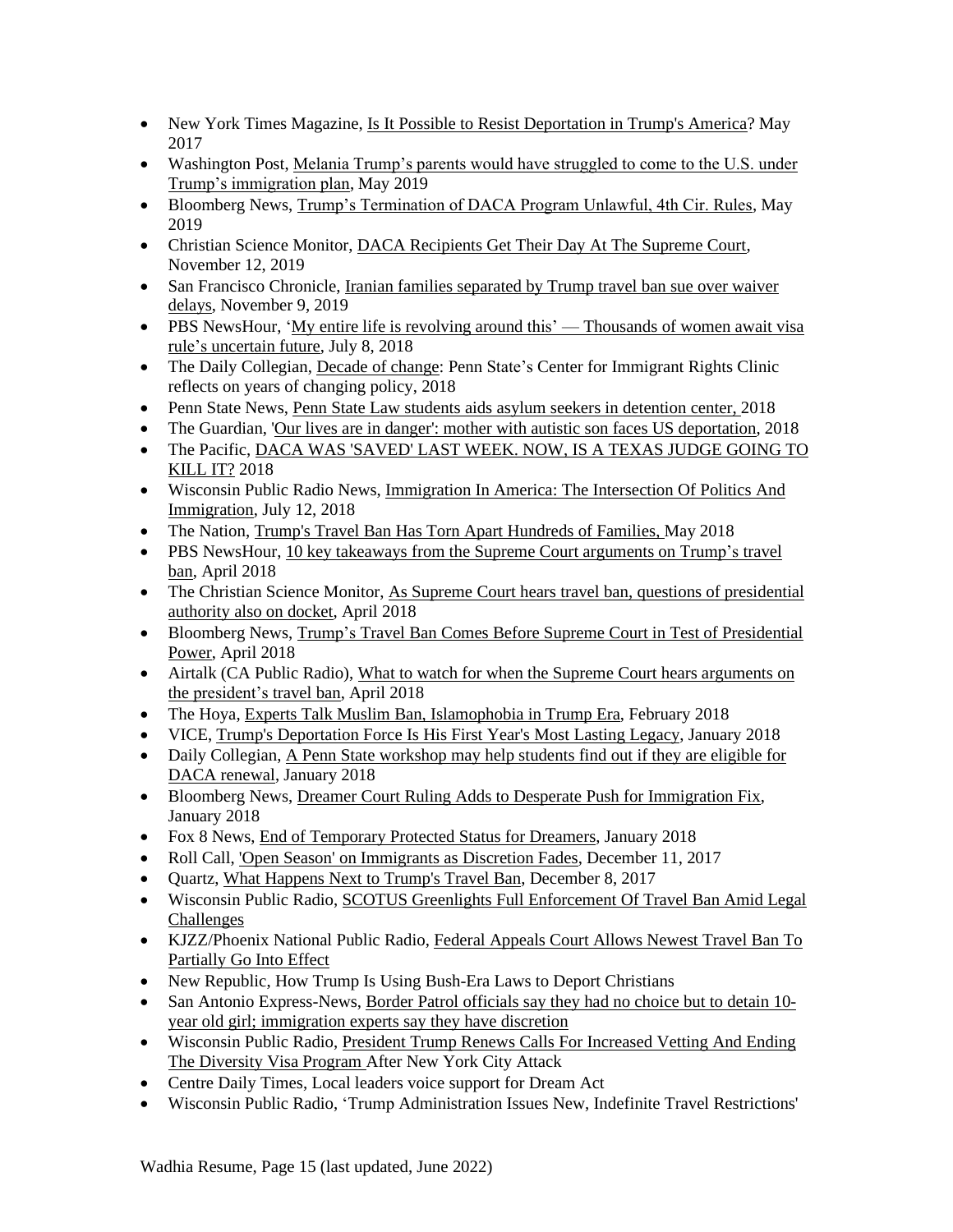- Politifact, what have courts said about the constitutionality of DACA?
- Airtalk, DACA latest: potential lawsuits, the use of data for deportation and more, September 2017
- The National Law Journal, Thorny Battles Loom for Lawsuits Against Trump's DACA Repeal, September 2017
- New York Times, 'Dreamer' Plan That Aided 800,000 Immigrants Is Threatened, August 2017
- Wisconsin Public Radio, [Travel Ban Litigation,](https://www.wpr.org/supreme-court-exempts-grandparents-travel-ban-refugees-still-denied-access) July 2017
- WPSU, Travel Ban Blocked, But Its Aftermath Reverberates at Penn State, May 2017
- The Hill, [Immigrant detention centers marred by 'needless deaths' amid poor care –](http://thehill.com/blogs/pundits-blog/crime/334076-the-cruel-but-usual-conditions-inside-two-georgia-immigration) report, May 2017
- ABC23 News, [Immigration Concerns,](http://www.abc23.com/News/NewsDetails.asp?NewsID=22772) May 2017
- WPSU, Featured Guest on Immigration Panel, [Conversations Live,](http://wpsu.psu.edu/tv/programs/conversationslive/immigration/) March 2017
- WPSU, Featured Guest, [Digging Deeper on Immigration](http://news.psu.edu/story/458025/2017/03/27/arts-and-entertainment/barron-welcome-immigration-law-expert-during-next) (w. Pennsylvania State University President Eric Barron), March 2017 (aired April 2017)
- Town & Gown, [Lunch with Mimi,](http://www.statecollege.com/news/5-questions/lunch-with-mimi-shoba-sivaprasad-wadhia,1471331/) March 2017
- ABC23 New, [Immigration Concerns,](http://www.abc23.com/News/NewsDetails.asp?NewsID=22428) March 2017
- WJAC, [Trump's executive order could be stopped before going into effect,](http://wjactv.com/news/local/trumps-executive-order-could-be-stopped-before-going-into-effect) March 2017
- Bloomberg BNA, [Are Immigrants Protected Under Obama No Longer Safe?,](https://www.bna.com/immigrants-protected-obama-n57982083900/) February 2017
- Law360, [3 Key Takeaways From The 9th Circ.'s Travel Ban Ruling,](https://www.law360.com/articles/890848/3-key-takeaways-from-the-9th-circ-s-travel-ban-ruling) February 2017
- The Washington Post, Draft executive order would begin 'extreme vetting' of immigrants and [visitors to the U.S.,](https://www.washingtonpost.com/world/national-security/draft-executive-order-would-begin-extreme-vetting-of-immigrants-and-visitors-to-the-us/2017/01/25/17a27424-e328-11e6-a547-5fb9411d332c_story.html?utm_term=.6c2f67ead8ad) January 2017
- The Atlantic, Two Cases Could Limit or Enhance Trump's Ability to Engage in Mass [Deportations,](https://www.theatlantic.com/politics/archive/2017/01/two-cases-could-limit-or-enhance-trumps-ability-to-engage-in-mass-deportations/513407/) January 2017
- NBC News, [Obama Leaves Behind a Mixed Legacy on Immigration,](http://www.nbcnews.com/storyline/president-obama-the-legacy/obama-leaves-behind-mixed-legacy-immigration-n703656) January 2017
- Centre Daily Times (Front Page), [Teach-In Offers Overview of Immigrants' Rights,](http://www.centredaily.com/news/local/education/penn-state/article126289289.html) January 2017
- WTAJ-TV, [Statewide 'teach-in' held on immigrants' rights,](http://www.wearecentralpa.com/news/statewide-teach-in-held-on-immigrants-rights/640119338) January 2017
- Centre Daily Times (Front Page), Borough Council Expresses Support for Immigrant [Community,](http://www.centredaily.com/news/local/community/state-college/article125557729.html) January 2017
- WTAJ-TV, [Resolution approved to help immigrants,](http://www.wearecentralpa.com/news/resolution-approved-to-help-immigrants/637914525) January 2017
- Statecollege.com, [Borough Council Passes Immigration Enforcement Resolution](http://www.statecollege.com/news/local-news/borough-council-passes-immigration-enforcement-resolution,1470680/)**,** January 2017
- The Guardian, Registry used to track Arabs and Muslims dismantled by Obama administration, December 2016
- Long Island Press, [Obama Administration Dismantles Framework of Muslim-Focused](https://www.longislandpress.com/2016/12/22/obama-administration-dismantles-framework-of-muslim-focused-registry/)  [Registry,](https://www.longislandpress.com/2016/12/22/obama-administration-dismantles-framework-of-muslim-focused-registry/) December 2016
- Huffington Post, Obama Administration Makes Last-Minute Bid To Stall Trump's Ability To [Create Muslim Registry,](http://www.huffingtonpost.com/entry/obama-rescinds-nseers-trump-registry_us_585bf2b7e4b0d9a594574d6b) December 2016
- The Atlantic, [America Already Had a Muslim Registry,](https://www.theatlantic.com/technology/archive/2016/12/america-already-had-a-muslim-registry/511214/) December 2016
- The Guardian, [Muslims to march on White House in bid to dismantle discriminatory registry,](https://www.theguardian.com/us-news/2016/dec/12/american-muslims-march-white-house-nseers) December 2016
- PBS Newshour, [Could President Trump really create a tracking system for U.S. Muslims?,](http://www.pbs.org/newshour/updates/president-trump-really-create-tracking-system-u-s-muslims/) December 2016
- Politifact, [In context: "Dreamers" and background checks,](http://www.politifact.com/truth-o-meter/article/2016/dec/12/context-dreamers-and-background-checks/) December 2016
- VICE, [This Small Town Is Helping Undocumented Immigrants, but Don't Call It a 'Sanctuary](https://www.vice.com/en_us/article/sanctuary-cities-complicated-politics-small-towns)' [City',](https://www.vice.com/en_us/article/sanctuary-cities-complicated-politics-small-towns) December 2016
- Centre Daily Times (Front Page): [Penn State supports DACA students, hopes to ease fears,](http://www.centredaily.com/news/local/education/penn-state/article118616648.html) December 2016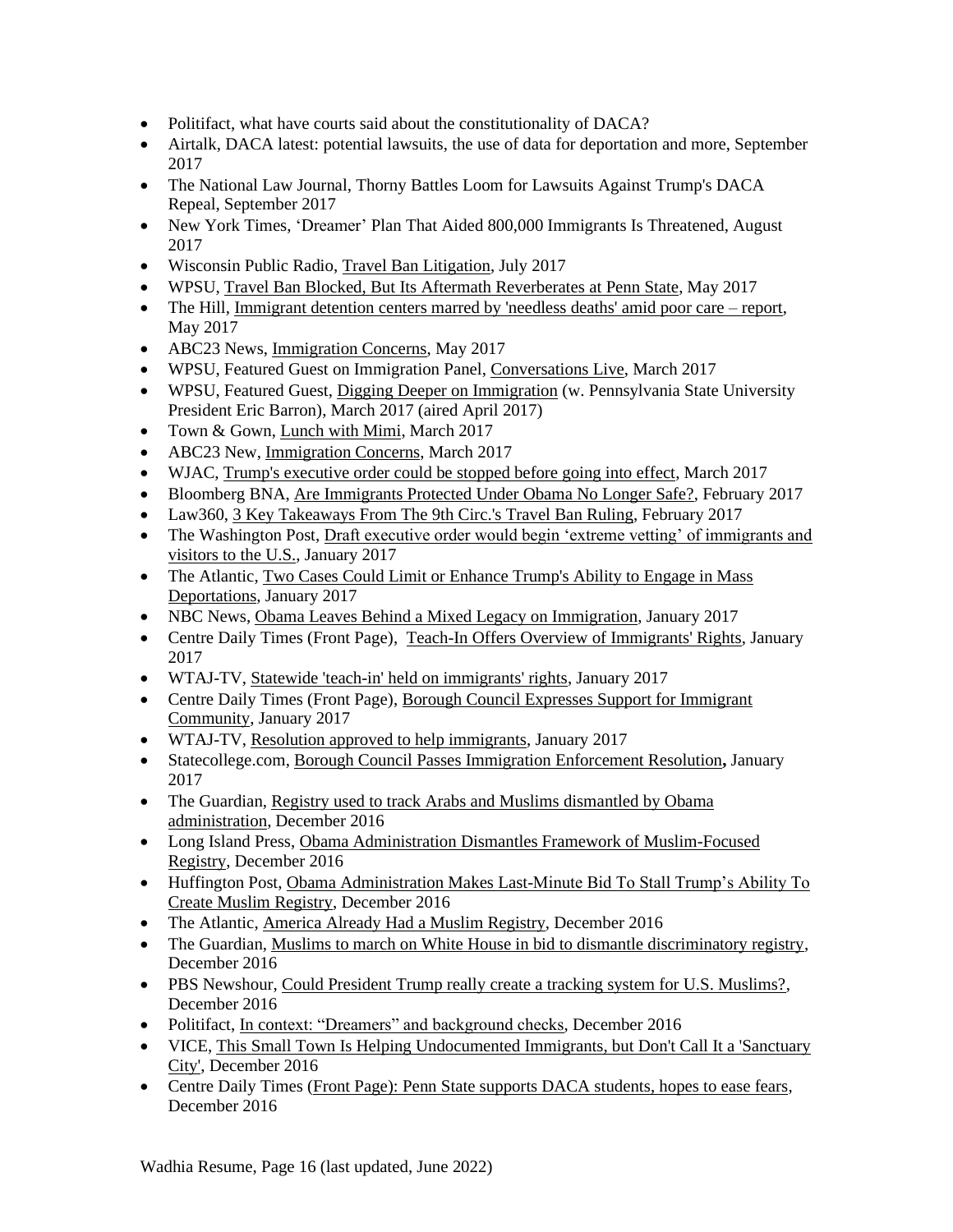- Philadelphia Inquirer[, Ebola scare over, Liberian immigrants lose right to stay in U.S.,](http://www.philly.com/philly/news/20161128_Ebola_scare_over__Liberian_immigrants_lose_right_to_stay_in_U_S_.html) November 2016
- Long Island Press, [Trump Team Considering Resurrecting Ineffective & Discredited Bush-](https://www.longislandpress.com/2016/11/26/trump-team-considering-resurrecting-ineffective-discredited-bush-era-muslim-registry/)[Era Muslim Registry, November 2016](https://www.longislandpress.com/2016/11/26/trump-team-considering-resurrecting-ineffective-discredited-bush-era-muslim-registry/)
- ATTN, [Why Muslim Registries Haven't Worked in America,](http://www.attn.com/stories/13052/why-muslim-registries-havent-worked-america) November 2016
- Medium, [Musings on Dreamers, Mass Deportations and a "Muslim Registry"](https://medium.com/@shobawadhia/musings-on-dreamers-mass-deportations-and-a-muslim-registry-78dc37e44527#.oo73vjr9h) November 2016
- New York Times, Trump Camp's Talk of Registry and Japanese Internment Raises Muslims' [Fears,](http://www.nytimes.com/2016/11/18/us/politics/japanese-internment-muslim-registry.html?_r=2) November 2016
- Vox, [Donald Trump's proposed "Muslim registry," explained,](http://www.vox.com/policy-and-politics/2016/11/16/13649764/trump-muslim-register-database) November 2016
- The Christian Science Monitor, Will Trump's plan to register Muslims make it to The White [House?,](http://www.csmonitor.com/USA/2016/1120/Will-Trump-s-plan-to-register-Muslims-make-it-to-The-White-House) November 2016
- Penn State Research Magazin[e Profile on Clinic and Research,](https://issuu.com/exn119/docs/rps_spring2016?e=9518541/35492332) Spring 2016
- Penn State [Probing Questions Video Project,](http://news.psu.edu/video/391823/2016/02/10/research/probing-question-video-it-legal-or-practical-bar-immigrants-based) February 2016
- National Public Radio, Take Note: Unauthorized Immigrants and the Use of Prosecutorial [Discretion, September 18,](file:///C:/Users/Shoba%20Wadhia/AppData/Local/Microsoft/Windows/INetCache/Content.Outlook/IR1C2CIW/post) 2015 (full length book interview)
- Minnesota Public Radio, [Untangling Obama's Immigration Policy,](http://www.mprnews.org/story/2016/03/02/deportation) March 2, 2016
- San Francisco Chronicle, [Paris attacks stoke fears at home about Syrian refugees,](http://www.sfgate.com/bayarea/article/Paris-attacks-stoke-fears-at-home-over-Syrian-6639487.php) November 17, 2015
- CNN National, [States cannot refuse refugees, but they can make it difficult,](http://www.cnn.com/2015/11/16/politics/refugee-states-governors-syria/index.html) November 16, 2015
- Wall Street Journal [Appeals Court to Again Consider Obama Immigrant Deportation Policy](http://www.wsj.com/articles/appeals-court-to-again-consider-obama-immigrant-deportation-policy-1436465238) July 9, 2015
- Buzzfeed [No Clear Indications About Ruling On Immigration Actions Case At Arguments,](http://www.buzzfeed.com/johnstanton/no-clear-indications-about-ruling-on-immigration-actions-cas#.oml05YBGR) April 17, 2015
- Vox.com [The government can't enforce every law. Who gets to decide which ones it does?,](http://www.vox.com/2015/3/31/8306311/prosecutorial-discretion) March 31, 2015
- [C-SPAN coverage,](http://www.c-span.org/video/?323544-3/discussion-executive-action-immigration) Association for American Law Schools, Academic Symposium on Executive Action, Jan. 5, 2015
- Rachel Maddow Blog [Judge takes aim at Obama's immigration policy,](http://www.msnbc.com/rachel-maddow-show/judge-takes-aim-obamas-immigration-policy) Dec. 17, 2014
- MSNBC Bush appointee rules [Obama's immigration action unconstitutional,](http://www.msnbc.com/msnbc/bush-appointee-rules-obamas-immigration-action-unconstitutional) Dec. 16, 2014
- Roll Call [Obama's Immigration Actions Test Presidential Power,](http://www.rollcall.com/news/obamas_immigration_actions_test_presidential_power-238142-1.html) November 20, 2014
- The Roanoke Times [Goodlatte signs legal brief fighting Obama immigration action,](http://www.roanoke.com/news/virginia/goodlatte-signs-legal-brief-fighting-obama-immigration-action/article_6c633293-d286-5df7-bdf5-bf51d4a0749f.html) Dec. 17, 2014
- [C-SPAN coverage,](file://///dsl.edu/facultysec/Facultysec-up/Lombardo/Clinic%20Professors/Wadhia/CV/•%09http:/www.c-span.org/video/%3f321116-6/discussion-immigration-law-executive-power) American Bar Association, Homeland Security Institute, August 2014
- The Economist Blog [Mini-DREAM and the rule of law,](http://www.economist.com/blogs/democracyinamerica/2012/06/executive-discretion) June 18, 2012
- Dallas Morning News U.S. Immigration Enforcements 'Prosecutorial Discretion' History [Dates to John Lennon,](http://www.dallasnews.com/news/metro/20131006-u.s.-immigration-enforcements-prosecutorial-discretion-history-dates-back-to-john-lennon.ece) October 6, 2013
- [The Epoch Times I](http://www.theepochtimes.com/n3/1084752-immigrations-legal-labyrinthe-the-agony-of-discretion/)mmigration's Legal Labyrinth: The Agony of Discretion, November 16, 2014
- United We Dream, Speaker, Press Conference UWD & Legal Experts Define Success: [Presidential Executive Action Must Be Broad, Bold and Inclusive,](http://unitedwedream.org/press-releases/uwd-legal-experts-define-success-presidential-executive-action-must-broad-bold-inclusive/) Oct. 29, 2014
- National Immigration Law Center, Invited Speaker, Press Conference Law and Precedent [Allow Broad Presidential Action on Immigration,](http://www.nilc.org/nr081314.html) August 14, 2014
- America's Voice, Press Conference: "Law Professors Alongside DREAMers Discuss Details [of Memo Outlining President's Legal Authority to Grant Much Needed Relief for the Latino](http://act.americasvoiceonline.org/page/-/americasvoice/audio/DREAM%20060112.mp3)  [Community,](http://act.americasvoiceonline.org/page/-/americasvoice/audio/DREAM%20060112.mp3)" June 1, 2012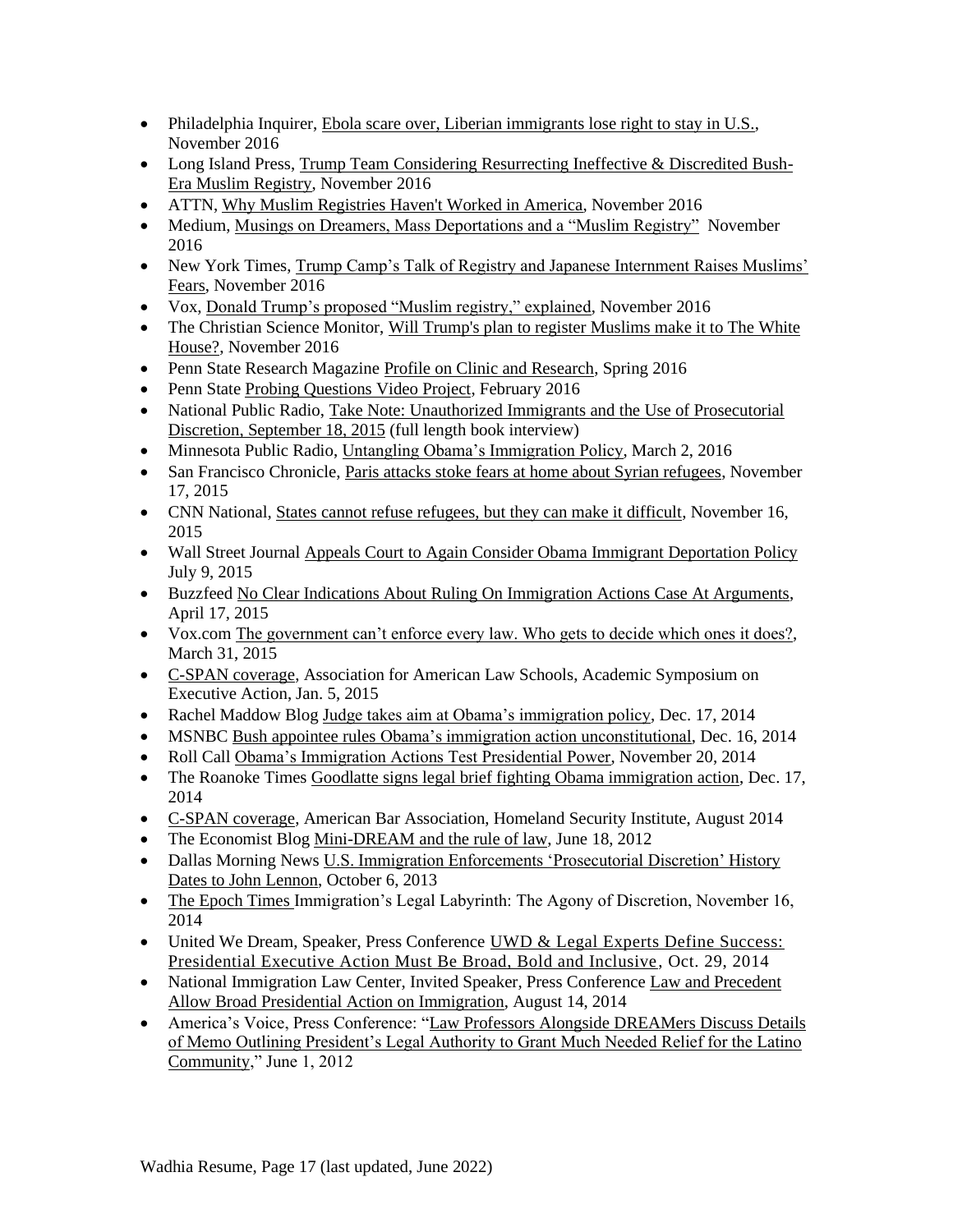### **Amicus Briefs, Congressional Testimony, and Other Advocacy\_\_\_\_\_\_\_\_\_\_\_\_\_\_\_\_\_\_**

- Congressional Testimony, House Committee on Oversight and Government Reform, [The](https://oversight.house.gov/legislation/hearings/the-administration-s-apparent-revocation-of-medical-deferred-action-for)  [Administration's Apparent Revocation of Medical Deferred Action for Critically Ill Children,](https://oversight.house.gov/legislation/hearings/the-administration-s-apparent-revocation-of-medical-deferred-action-for) September 11, 2019
- Congressional Testimony, House Judiciary Committee, Discrimination and Civil Rights in the Muslim, Arab, and South Asian Communities, March 1, 2022
- Co-Author, Letter to DHS Secretary Mayorkas on use of affirmative equities to inform prosecutorial discretion and obligations under the U.S. Constitution, August 24, 2021
- Co-Counsel, Amicus Brief by [Immigration](https://53dfb3eb-5e7d-464c-87ed-33d8164eb4b0.filesusr.com/ugd/6e1c09_844d987dc1a54c629f86beefecc181ae.pdf) Scholars to the Ninth Circuit Court of Appeals on the Uninsured Ban, February 2021
- Co-Counsel, Amicus Brief by Immigration Law Scholars to the Northern District of California on Asylum and Withholding of Removal Rule, December 2020
- Co-Counsel, Amicus Brief by Immigration Law Professors to the Ninth Circuit Court of Appeals on the Nonimmigrant Visa Ban, December 2020
- Co-Counsel, [Amicus](https://53dfb3eb-5e7d-464c-87ed-33d8164eb4b0.filesusr.com/ugd/6e1c09_950945413f2c44409210e48a5314d574.pdf) Brief by Immigration Law Professors to the Northern District of California on the Expansion of Bars to Asylum, November 2020
- Co-Counsel, [Amicus](https://53dfb3eb-5e7d-464c-87ed-33d8164eb4b0.filesusr.com/ugd/6e1c09_c05c492de2f24ca8b86ee0093a999eb1.pdf) Brief by Immigration Law Professors to the D.C. Circuit Court of Appeals on the Nonimmigrant Visa Ban, November 2020
- Co-Counsel, [Amicus](https://53dfb3eb-5e7d-464c-87ed-33d8164eb4b0.filesusr.com/ugd/6e1c09_d0acf4c04fdd4f97a4fe9fb3b4ba0499.pdf) Brief by Immigration Law Professors to the Northern District of California on the Nonimmigrant Visa Ban, August 2020
- Co-Counsel, [Amicus](https://53dfb3eb-5e7d-464c-87ed-33d8164eb4b0.filesusr.com/ugd/6e1c09_86f159e9f649400999db1b8393964fe8.pdf) Brief by Immigration Law Professors to the D.C. Circuit Court of Appeals on the Asylum Ban, August 2020
- [Redlined](https://53dfb3eb-5e7d-464c-87ed-33d8164eb4b0.filesusr.com/ugd/6e1c09_c2620d8050404dbca9d2c7a4cddf83ef.pdf) version of DHS Memo on DACA, July 28, 2020
- Comment, Proposed Rule by [Departments](https://53dfb3eb-5e7d-464c-87ed-33d8164eb4b0.filesusr.com/ugd/6e1c09_1ad7adda9b4c4183a91d3378448fac81.docx?dn=AsylumRuleComments.docx) of Homeland Security and Justice on Asylum, July 13, 2020
- Co-Counsel, Amicus Brief by Law [Professors](https://53dfb3eb-5e7d-464c-87ed-33d8164eb4b0.filesusr.com/ugd/6e1c09_b84c7e78406b4966aef54c67e5d9638d.pdf) to the Ninth Circuit Court of Appeals on the ["Insurance"](https://53dfb3eb-5e7d-464c-87ed-33d8164eb4b0.filesusr.com/ugd/6e1c09_b84c7e78406b4966aef54c67e5d9638d.pdf) Ban, February 2020
- Co-Lead, Amicus Brief to the [Supreme](https://medium.com/@shobaswadhia/daca-at-the-supreme-court-immigration-law-scholars-brief-a0eee21c7924) Court of the United States by Law Professors on DACA, October 2019
- Response to William Barr on DACA, Nationwide Injunctions: Redline [Version,](https://docs.wixstatic.com/ugd/6e1c09_fdca0482f96d4823950cdbd2161efc0e.pdf) May 2019
- Co-Counsel, Amicus Brief by Law [Professors](https://docs.wixstatic.com/ugd/6e1c09_b587927faaf14ce3892e57e6e06d0ac6.pdf) on the Asylum Rule, Ninth Circuit Court of Appeals, May 15, 2019
- Law [Professor](https://pennstatelaw.psu.edu/sites/default/files/LawProfessorLetterNOBANActFinal.pdf) Letter in support of the NO Ban Act, April 10, 2019
- Co-Counsel, Amicus Brief by Law Professors on the Asylum Rule Case, December 5, 2018
- Co-Counsel, Amicus Brief by Law Professors in the Travel Ban Case/Hawaii v Trump, March 31, 2018
- Co-Author, Amicus Brief by Law Professors in [DACA-Regents](https://docs.wixstatic.com/ugd/6e1c09_b606dbd69cda4b249483c682f300ccef.pdf) Case, March 20, 2018
- Lead Author, [St](https://docs.wixstatic.com/ugd/6e1c09_3ce1a236b4f742dd88ab115ec2a44043.pdf)atement by Legal [Practitioners](https://docs.wixstatic.com/ugd/6e1c09_3ce1a236b4f742dd88ab115ec2a44043.pdf) and Scholars in Immigration on the DACA and H4 Children, March 1, 2018
- Expert, Declaration in Lawsuit challenging DACA [rescission,](https://docs.wixstatic.com/ugd/6e1c09_619f37308a3a4263bd5a22a8e00f2bbe.pdf) filed December 2017
- Lead Author, Open Letter to the President on the legality of Deferred Action for Childhood Arrivals (DACA), signed by 105 law professors, August 14, 2017
	- Press [conference](http://americasvoice.org/press_releases/dreamers-immigration-advocates-legal-experts-celebrate-fifth-anniversary-daca-outline-next-steps-fight/) with Dreamers, immigration advocates and legal experts
	- [InsideHigherEd](https://www.insidehighered.com/quicktakes/2017/08/14/law-professors-%E2%80%98no-question%E2%80%99-daca-legal#.WZGDsq3LoSo.mailto)
	- [Penn](http://news.psu.edu/story/477497/2017/08/14/academics/professor-wadhia-co-authors-letter-trump-legality-daca) State
	- AP [Story](https://www.apnews.com/d735ce0ca2e648659fc50a6193ed7cbd/Law-scholars-urge-Trump-to-keep-program-for-young-immigrants)
	- [Politico](http://www.politico.com/tipsheets/morning-education/2017/08/14/va-warned-arizona-state-regulators-over-for-profit-college-approval-221857)
- Co-author, Letter to White House supporting the legal authority of executive action in immigration, signed by 136 law professors, and featured in national press, Sept. 3, 2014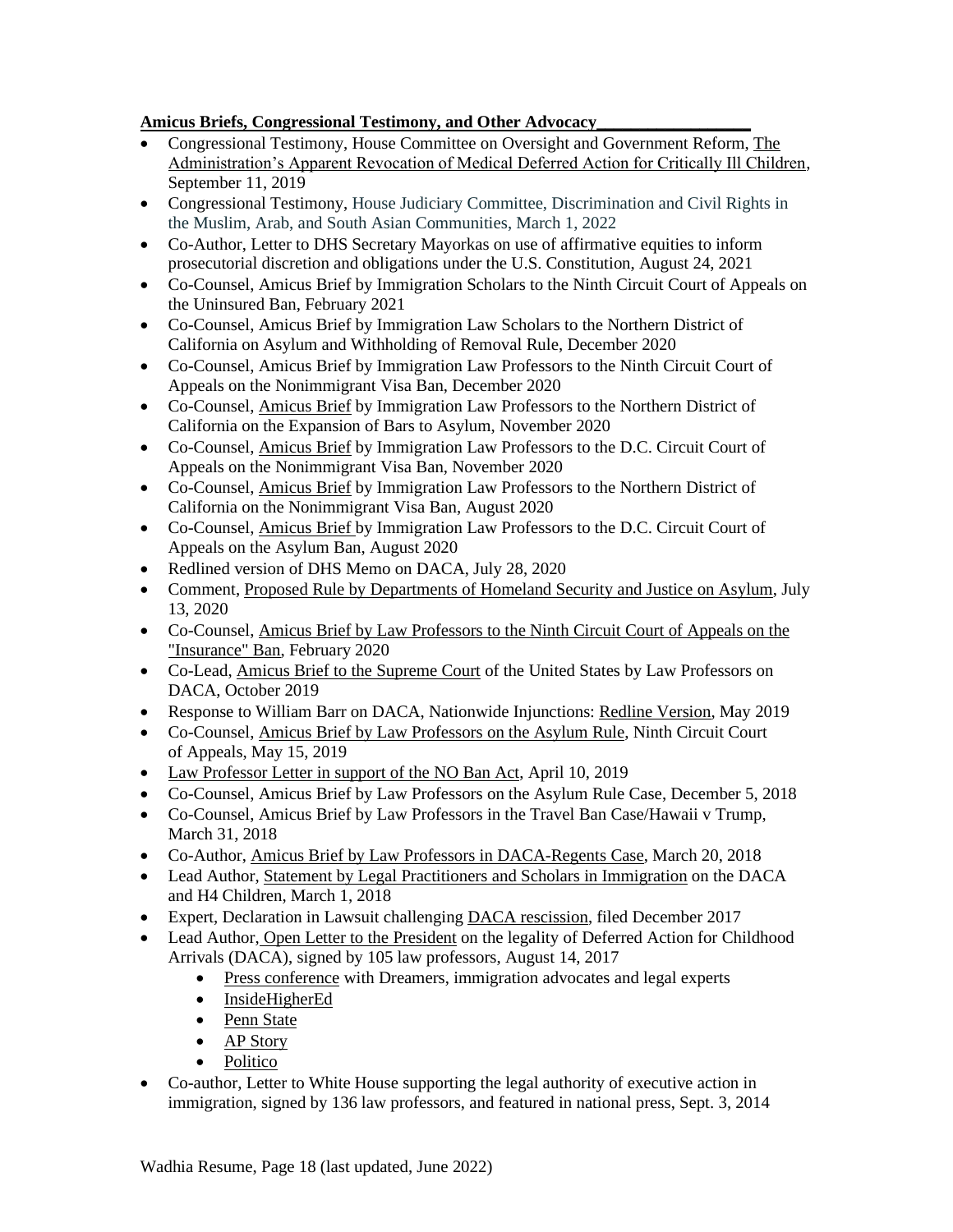- Washington Post [Lawyer's agree: Obama has broad authority to act on deportations,](http://www.washingtonpost.com/blogs/plum-line/wp/2014/09/03/lawyers-agree-obama-has-broad-authority-to-act-on-deportations/) Sept. 3, 2014
- Co-author, Letter supporting President Obama's deferred action programs announced signed by 135 law professors and featured in national press and at congressional hearings, Nov. 25, 2014
	- Associated Press Bigstory [Legal Scholars: Obama's immigration actions lawful,](http://bigstory.ap.org/article/c957a284aaa748dfba47ece9ce2712c1/legal-scholars-obamas-immigration-actions-lawful) Nov. 25, 2014
- Co-author, Letter to White House defending the legality of extending deferred action to the parents of DACA (Deferred action for Childhood Arrivals) recipients, Nov. 3, 2014
	- NBC News Law Profs: Legal to [Include More Immigrant Parents in](http://www.nbcnews.com/storyline/immigration-reform/law-profs-legal-include-more-immigrant-parents-exec-action-n260551) Exec Action, Dec. 3, 2014
- Co-author, Law professor letter challenging *Texas v. U.S*. (March 2015), signed by 104 immigration law scholars and featured in national press
	- NBC News Legal Experts: [Ruling Blocking Immigration Action 'Deeply Flawed',](http://www.nbcnews.com/news/latino/experts-texas-judges-immigration-action-ruling-deeply-flawed-n322751) March 13, 2015
	- Law 360: Law Profs. Call Executive Action Injunction 'Deeply Flawed', March 13, 2015

# **Opinion Pieces\_\_\_\_\_\_\_\_\_\_\_\_\_\_\_\_\_\_\_\_\_\_\_\_\_\_\_\_\_\_\_\_\_\_\_\_\_\_\_\_\_\_\_\_\_\_\_\_\_\_\_\_\_\_\_\_\_**

**2022**

- SCOTUS blog, Opinion Analysis, Justices split over [question](https://www.scotusblog.com/2022/05/justices-split-over-question-of-federal-court-review-in-immigration-cases/) of federal court review in [immigration](https://www.scotusblog.com/2022/05/justices-split-over-question-of-federal-court-review-in-immigration-cases/) cases, May 19, 2022
- Yale Journal of Regulation, Notice & Comment, [Prosecutorial](https://www.yalejreg.com/nc/prosecutorial-discretion-in-the-biden-administration-part-5-by-shoba-sivaprasad-wadhia/) Discretion in a Biden [administration,](https://www.yalejreg.com/nc/prosecutorial-discretion-in-the-biden-administration-part-5-by-shoba-sivaprasad-wadhia/) Part 5, April 4, 2022
- Washington Post, Made by History, One year ago in Atlanta, historical [exclusion](https://www.washingtonpost.com/outlook/2022/03/16/one-year-ago-atlanta-historical-exclusion-long-standing-prejudices-proved-fatal/) and longstanding [prejudices](https://www.washingtonpost.com/outlook/2022/03/16/one-year-ago-atlanta-historical-exclusion-long-standing-prejudices-proved-fatal/) proved fatal (w. Margaret Hu), March 16, 2022

- SCOTUS blog, Argument Analysis, Justices grapple with question of federal court review in immigration cases, December 7, 2021
- SCOTUS blog, Case Preview, Justices will decide scope of judicial review over certain immigration decisions, December 3, 2021
- Philadelphia Inquirer, A legacy of exclusion and racism followed the tragedy of  $9/11$ , September 4, 2021
- PennLive.com, U.S. [Immigration](https://www.pennlive.com/opinion/2021/06/us-immigration-laws-need-to-align-with-american-values-opinion.html) Laws Need to Align with American Values, June 15, 2021
- Yale Journal of Regulation, Notice & Comment, [Prosecutorial](https://www.yalejreg.com/nc/prosecutorial-discretion-in-the-biden-administration-part-3-by-shoba-sivaprasad-wadhia/) Discretion in a Biden [administration,](https://www.yalejreg.com/nc/prosecutorial-discretion-in-the-biden-administration-part-3-by-shoba-sivaprasad-wadhia/) Part 3, June 5, 2021
- American Constitution Society, [Understanding](https://www.acslaw.org/expertforum/understanding-prosecutorial-discretion-in-immigration-policy-and-recommendations-for-moving-forward/) Prosecutorial Discretion and [Recommendations](https://www.acslaw.org/expertforum/understanding-prosecutorial-discretion-in-immigration-policy-and-recommendations-for-moving-forward/) for Moving Forward, April 19, 2021
- Yale Journal of Regulation, Notice & Comment, Prosecutorial Discretion in a Biden administration, Part 2, February 18, 2021
- Yale Journal of Regulation, Notice & Comment, Prosecutorial Discretion in a Biden administration, January 21, 2021
- Philadelphia Inquirer, Biden ends the Muslim ban on day one of his presidency buts its legacy will linger, January 20, 2021
- Medium, In Memoriam: The Muslim Ban, January 18, 20212020
- Medium, DACA Restored, December 5, 2020
- SCOTUS blog, From the travel ban to the border wall, restrictive immigration policies thrive on the shadow docket, October 27, 2020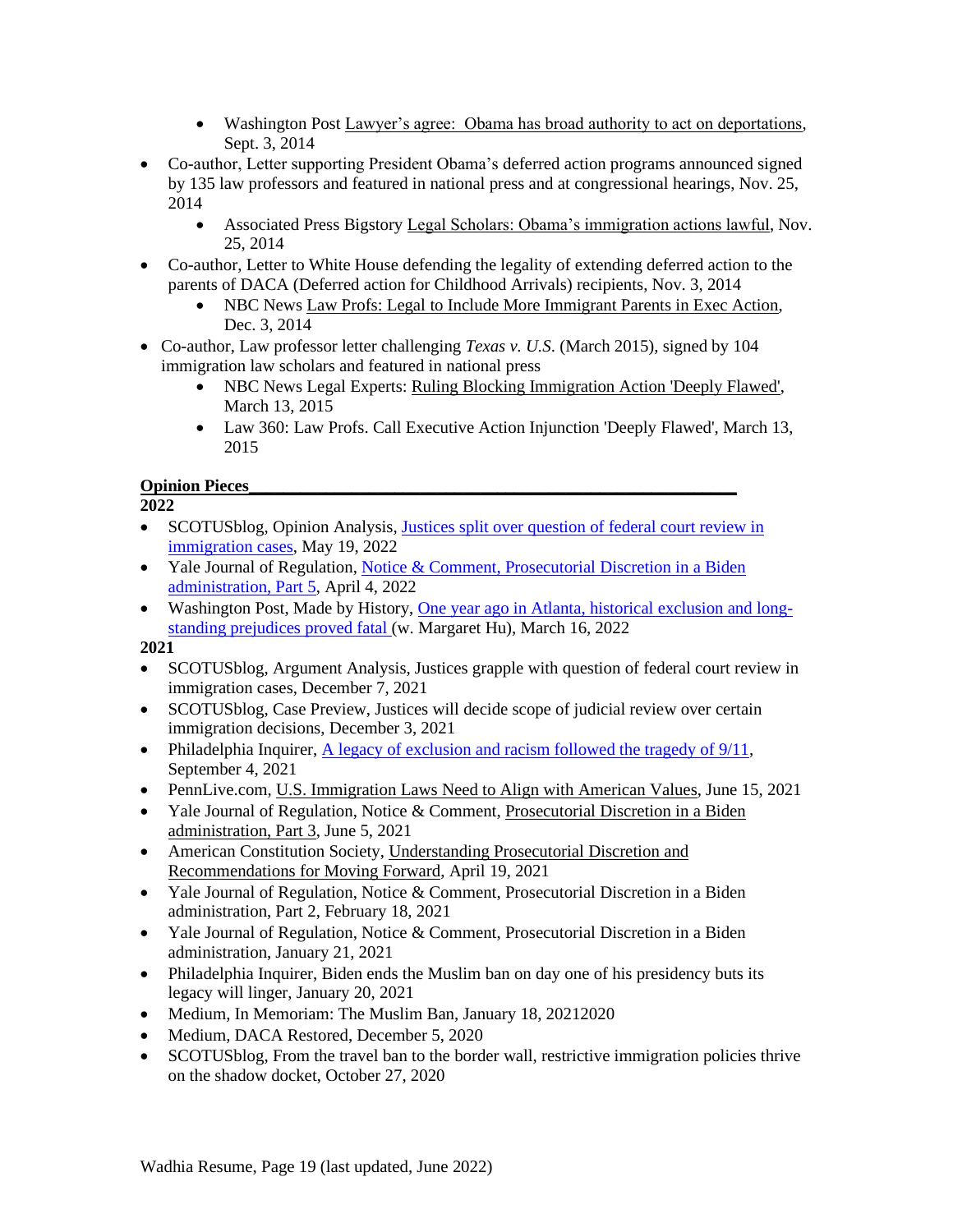- Ms. Magazine, "The Cruelty is the Point": U.S. Still Denying Protection to Severely Ill People With No Legal Status- Despite Announcing Otherwise (w. Mahsa Khanbabai and Audrey Allen), September 28, 2020
- [Philadelphia](https://www.inquirer.com/opinion/commentary/trump-federal-agents-philadelphia-homeland-security-immigration-customs-enforcement-20200722.html) Inquirer, Stay off our Streets: Federal troops storming cities undermine [American](https://www.inquirer.com/opinion/commentary/trump-federal-agents-philadelphia-homeland-security-immigration-customs-enforcement-20200722.html) Ideals, July 22, 2020
- ImmigrationProf Blog, The [Meaning](https://lawprofessors.typepad.com/immigration/2020/06/the-meaning-of-daca-by-kevin-r-johnson-michael-a-olivas-and-shoba-sivaprasad-wadhia-.html) of DACA, June 1, 2020
- NYU Press, From the [Square,](https://www.fromthesquare.org/prosecutorial-discretion-during-covid-19/) The Trump [Administration](https://www.fromthesquare.org/prosecutorial-discretion-during-covid-19/) Has Prosecutorial Discretion in [Immigration](https://www.fromthesquare.org/prosecutorial-discretion-during-covid-19/) Matters During COVID-19, They Should Use it[,](https://www.fromthesquare.org/prosecutorial-discretion-during-covid-19/) March 27, 2020
- NYU Press, From the [Square,](https://www.fromthesquare.org/save-deferred-action-a-life-saving-stopgap-for-immigrants/) (w. [Audrey](https://www.fromthesquare.org/save-deferred-action-a-life-saving-stopgap-for-immigrants/) Allen) [S](https://www.fromthesquare.org/save-deferred-action-a-life-saving-stopgap-for-immigrants/)ave Deferred Action: a [life-saving](https://www.fromthesquare.org/save-deferred-action-a-life-saving-stopgap-for-immigrants/) stopgap for [immigrants,](https://www.fromthesquare.org/save-deferred-action-a-life-saving-stopgap-for-immigrants/) March 3, 2020
- NYU Press, From the [Square,](https://www.fromthesquare.org/understanding-immigration-a-reading-list/) [Understanding](https://www.fromthesquare.org/understanding-immigration-a-reading-list/) Immigration: A Reading List, January 17, 2020 **2019**
- SCOTUS Blog, Symposium: Dream [Deferred,](https://www.fromthesquare.org/immigration-priorities/#.XY6JpkZKg2w) September 2019
- NYU Press[,](https://www.fromthesquare.org/immigration-priorities/#.XY6JpkZKg2w) From the Square, [Immigration](https://www.fromthesquare.org/immigration-priorities/#.XY6JpkZKg2w) Priorities, September 2019
- NYU Press, From the Square (w. M. Khanbabai), A Vital [Response](https://www.fromthesquare.org/a-vital-response-to-the-travel-ban-travesty/#.XMDLSOhKg2w) to the Travel Ban [Travesty,](https://www.fromthesquare.org/a-vital-response-to-the-travel-ban-travesty/#.XMDLSOhKg2w) April 10, 2019
- Philadelphia Inquirer, Two [Years](https://www.philly.com/opinion/commentary/travel-ban-pennsylvania-supreme-court-20190206.html) Later: The 'Muslim Ban' Still Shuts the Door on Pennsylvanians, February 6, 2019.
- NYU Press, From the Square, [Banned:](https://www.fromthesquare.org/banned-two-years-later/#.XFHbe1xKg2w) Two Years Later, January 30, 2019.
- American Constitution Society, [Trump's](https://www.acslaw.org/acsblog/trumps-travel-ban-two-years-later/) Travel Ban Two Years Later, January 30, 2019.
- Los Angeles Times (w. Jennifer Lee Koh), [Deport,](http://www.latimes.com/opinion/op-ed/la-oe-koh-wadhia-deportations-20180630-story.html) Not Court? The U.S. is already doing [that](http://www.latimes.com/opinion/op-ed/la-oe-koh-wadhia-deportations-20180630-story.html) June 30, 2019
- American Constitution Society, [DACA](https://www.acslaw.org/expertforum/daca-at-the-supreme-court-quicktake-on-oral-arguments/) at the Supreme Court: Quicktake on Oral Arguments, November 13, 2019

- SCOTUS Blog, [Reflections](http://www.scotusblog.com/2018/06/symposium-reflections-on-the-travel-ban-decision/) on the travel ban decision, June 26, [2018](http://www.scotusblog.com/2018/06/symposium-reflections-on-the-travel-ban-decision/)
- Regulatory Review, University of Pennsylvania, Asylum and the Abuse of [Administrative](https://www.theregreview.org/2018/11/20/wadhia-asylum-abuse-administrative-law/) [Law,](https://www.theregreview.org/2018/11/20/wadhia-asylum-abuse-administrative-law/) November 20, 2018
- American Constitution Society, The [Administration's](https://www.acslaw.org/acsblog/the-administrations-new-asylum-rules-raise-legal-and-moral-questions/) New Asylum Rules Raise Legal and Moral [Questions,](https://www.acslaw.org/acsblog/the-administrations-new-asylum-rules-raise-legal-and-moral-questions/) [November](https://www.acslaw.org/acsblog/the-administrations-new-asylum-rules-raise-legal-and-moral-questions/) 9, 2018
- American Constitution Society, [Unpackaging](https://www.acslaw.org/acsblog/unpacking-president-trump%E2%80%99s-latest-executive-order) Trump's Latest Executive Orde[r,](https://www.acslaw.org/acsblog/unpacking-president-trump%E2%80%99s-latest-executive-order) June [2018](https://www.acslaw.org/acsblog/unpacking-president-trump%E2%80%99s-latest-executive-order)
- American Constitution Society, Meditation on Oral [Arguments](https://www.acslaw.org/acsblog/meditation-on-oral-arguments-in-the-travel-ban-case) in the Travel Ban, April 27, 2018
- The Hill (w. Peter Margulies), How the travel ban [resurrects](http://thehill.com/blogs/congress-blog/homeland-security/381002-how-the-travel-ban-resurrects-national-origin-quotas) national origin quotas Congress [sought](http://thehill.com/blogs/congress-blog/homeland-security/381002-how-the-travel-ban-resurrects-national-origin-quotas) to end, March 30, 2018
- Harvard Law Review blog, Immigration [Enforcement](https://blog.harvardlawreview.org/immigration-enforcement-under-trump-a-loose-cannon/) Under Trump: A Loose Cannon, February 21, 2018

- American Constitution Society, [Countdown](https://www.acslaw.org/acsblog/countdown-to-daca-deadline) to DACA Deadline, January 27, 2017
- Medium (reprinted in American Constitution Society), [Supreme](https://medium.com/@shobawadhia/supreme-court-issues-orders-on-ban-3-0-what-this-means-db7c8e83c04c) Court Issues Orders on Ban 3.0: What This [Means,](https://medium.com/@shobawadhia/supreme-court-issues-orders-on-ban-3-0-what-this-means-db7c8e83c04c) December 5, 2017
- Medium (reprinted in American Constitution Society), Special [Registration,](https://www.acslaw.org/acsblog/special-registration-deferred-action-and-prosecutorial-indiscretion) Deferred Action and Prosecutorial [\(In\)Discretion,](https://www.acslaw.org/acsblog/special-registration-deferred-action-and-prosecutorial-indiscretion) November 20, 2017
- American Immigration Council, ImmigrationImpact, How [Discretion](http://immigrationimpact.com/2017/10/30/rosa-maria-hernandez-immigration-enforcement/) Failed One Ten-Year Old Girl and What the [Future](http://immigrationimpact.com/2017/10/30/rosa-maria-hernandez-immigration-enforcement/) Holds, October 30, 2017 (reprinted in Yale Journal of Regulation's Notice and Comment and NYU Press From the Square)
- American Constitution Society, Trump [Rescinds](https://www.acslaw.org/acsblog/trump-rescinds-daca?utm_content=bufferec00a&utm_medium=social&utm_source=twitter.com&utm_campaign=buffer) DACA, September 5, 2017 (w. Lorella Praeli)
- Medium, Dear Mr. [President:](https://medium.com/@shobawadhia/dear-mr-president-defend-daca-1f73ceed6717) Defend DACA, September 2, 2017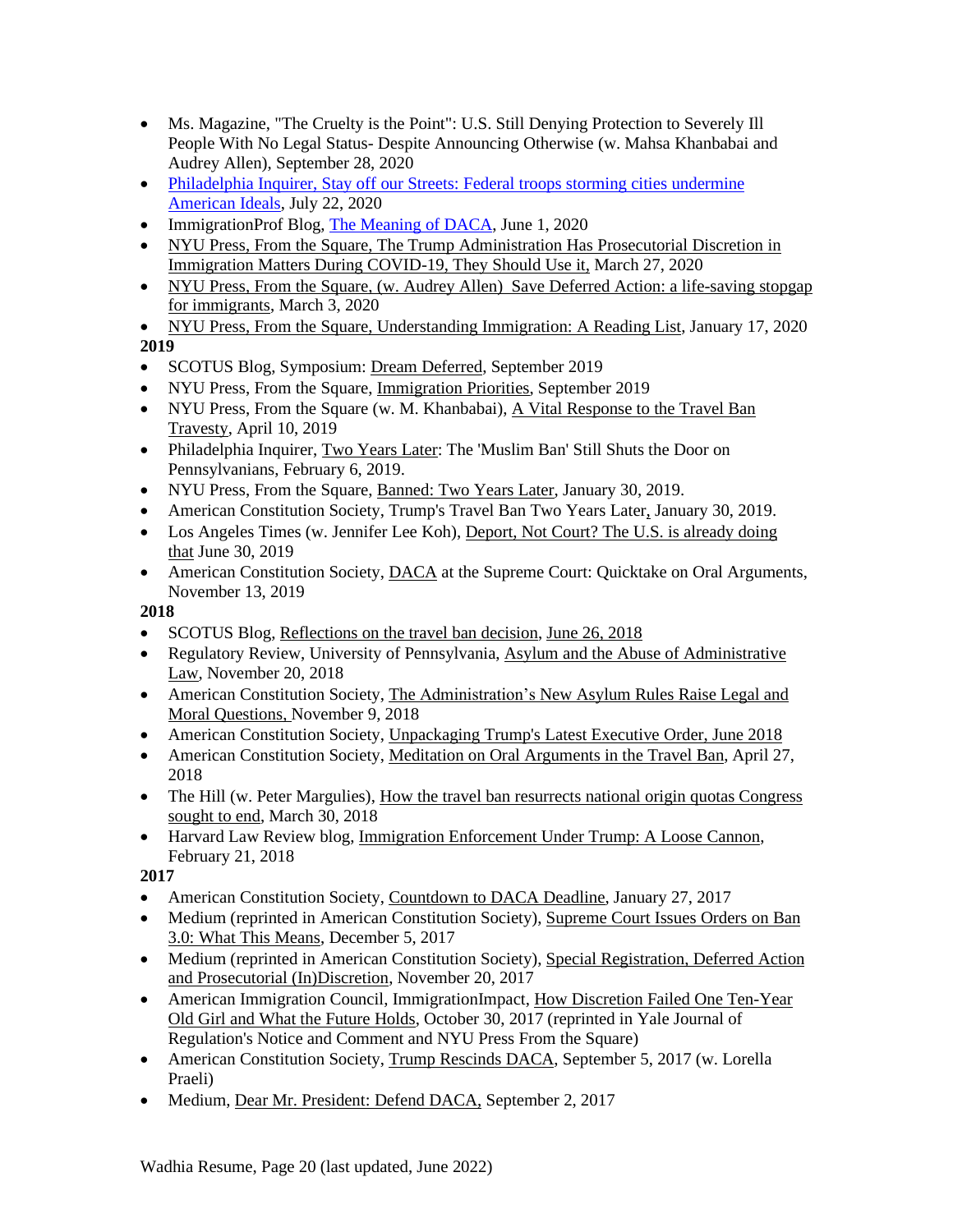- American Constitution Society, Muslim Ban Litigation: An Unfinished Symphony, July 20, 2017
- American Constitution Society, Reflections on Bona Fide Relationships, July 14, 2017
- American Immigration Council, ImmigrationImpact, Ending Deportation Priorities Breaks Away from Decades of History and Sound Policy, July 10, 2017
- SCOTUS Blog, Immigration symposium: Delays, detentions and due process Why Jennings matters, June 27, 2017
- American Constitution Society, Musings on Today's Travel Ban Decision by the Supreme Court, June 26, 2017
- Medium, The Birth and Death of Deferred Action (and what the Future Holds), June 16, 2017
- American Immigration Council, ImmigrationImpact, The Dire State of Immigration Detention in Georgia, June 6, 2017
- Yale Law Journal on Regulation, Notice and Comment, Prosecutorial Discretion at ICE: My Latest FOIA Adventure, May 26, 2017
- Yale Law Journal on Regulation, Notice and Comment, Donald Trump's Enforcement Plan and the Future of Discretion, April 25, 2017
- Medium, Immigration Law and Policy After the Executive Orders: Five Key Points, March 25, 2017
- American Constitution Society, Musings on Muslim Ban 2.0, March 13, 2017
- The Conversation, Trump's immigration executive orders: The demise of due process and discretion, March 6, 2017 (reprinted in Associated Press, Newsweek, Salon, Houston Chronicle, and additional outlets)
- Medium, Leaked DHS Memo Implementing the Executive Order on Border Enforcement, February 18, 2017
- Medium, Leaked DHS Memo Implementing the Executive Order on Interior Enforcement (or Is Prosecutorial Discretion Dead?), February 18, 2017

- Medium, On This Day: The End of NSEERS, December 2016
- Notice & Comment, Yale Journal on Regulation; Medium, Understanding the Final Rule Ending NSEERS, December 2016
- Medium, Shutting Down Special Registration, December 2016
- Medium, NSEERS or "Muslim" Registration Was a Failed Post 9–11 Program and Must Come to an End, November 2016
- American Constitution Society, Medium, Musings on Dreamers, Mass Deportations and a "Muslim Registry", November 2016
- Medium, Immigration Law and Policy After the Election: Six Key Points, November 2016
- Supreme Court of the United States Blog (SCOTUS Blog), Symposium: A meditation on history, law and loss, June 23, 2016
- American Constitution Society. Beyond Deportation: Prosecutorial Discretion Requests After U.S. v. Texas, June 28, 2016
- American Constitution Society. Reflections on Judge Hanen's Reprimand, May 23, 2016
- American Immigration Council, ImmigrationImpact. Understanding Justice Kennedy's Upside-Down Argument, April 20, 2016
- ImmigrationProf Blog. U.S. v. Texas TRUE OR FALSE?, April 19, 2016
- American Constitution Society. Notice and Comment Rulemaking in U.S. v. Texas, April 15, 2016
- Yale Law Journal on Regulation, Notice and Comment, Employment Authorization and Prosecutorial Discretion: The Case for Immigration Unexceptionalism, February 10, 2016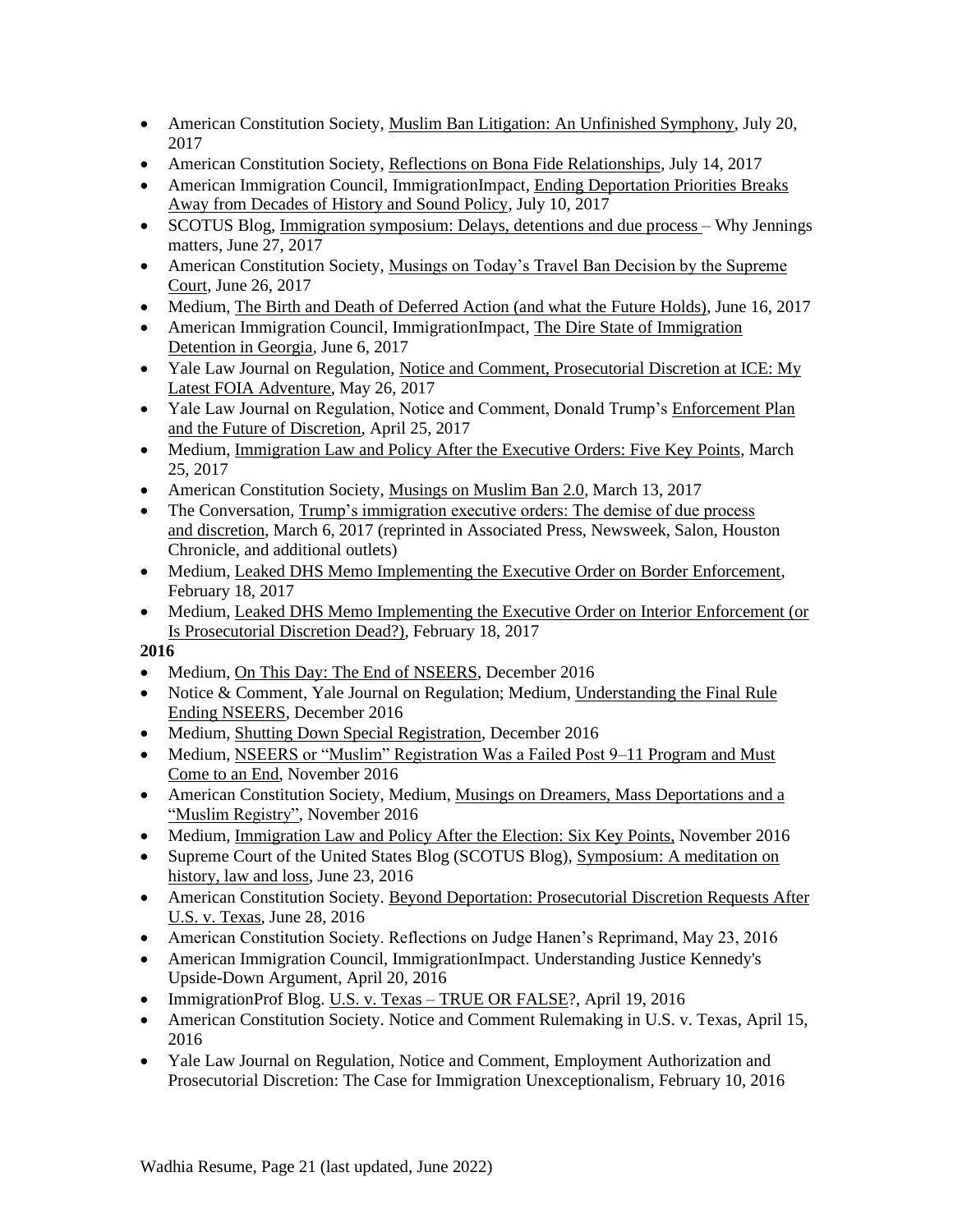- American Constitution Society. A President's Constitutional and Faithful Execution of Immigration Law, January 19, 2016
- American Constitution Society. Book Talk. Beyond Deportation: The Role of Prosecutorial Discretion in Immigration Cases, January 27, 2016

- The Patriot-News, Trump's Muslim ban reeks of failed post-9/11 anti-Muslim policies, December 10, 2015
- The Hill, 9-11 Flashback and Future Immigration Policy, December 9, 2015
- The Hill, On the Anniversary of Obama's Immigration Announcement, November 21, 2015
- Centre Daily Times, Syrian Refugees and Moral Courage, November 21, 2015
- The Hill, Immigration Argument at the Fifth Circuit, July 14, 2015
- Centre Daily Times, State College Raid: Reflections One Year Later, June 9, 2015
- From the Square. NYU Press Blog. The Refugee Dilemma and the Broader Immigration Debate, December 11, 2015
- American Constitution Society. Seeking to Understand the Fifth Circuit Ruling on Deferred Action, November 11, 2015
- Crimmigration. Beyond Deportation: The Relationship Between Immigration Prosecutorial Discretion and Criminal Activity, August 4, 2015
- From the Square. NYU Press Blog, Book Notes: Beyond Deportation, July 28, 2015
- ImmigrationProf Blog. Law Professor Blogs, Work authorization for dreamers, a week of wonders and woes, July 17, 2015
- ImmigrationProf Blog. Law Professor Blogs, Beyond Deportation, July 10, 2015
- Centre Daily Times State College Raid: Reflections One Year Later, June 9, 2015

# **2014 or earlier**

- Centre Daily Times Raids, rights and the rule of law, June 24, 2014
- The Hill Relics of 'deferred action', November 20, 2014
- The Hill- Op-Ed To file or not to file Vargas's Notice to Appear, July 17, 2014
- ImmigrationProf Blog. Law Professor Blogs, Immigration Prosecutorial Discretion and Deportation, April 30, 2014
- AILA Slip Opinion Blog. American Immigration Lawyers Association, Ninth Circuit Upholds the Rule of Law and Limits Chevron Deference for Children who "Age-Out" During the Green Card Process, October 2012
- ImmigrationProf Blog. Law Professor Blogs, Deferred Action in Immigration Law: The Next Generation, June 28, 2012
- AILA Leadership Blog. American Immigration Lawyers Association, DHS Releases Long-Awaited Memo on Controversial 9/11 Program (w. Denyse Sabagh), May 2012
- AILA Slip Opinion Blog. American Immigration Lawyers Association, Musings on the Visa Waiver Program, No-Right Waivers and the Age of Youth, March 2012
- AILA Slip Opinion Blog. American Immigration Lawyers Association, Board Offers New Standard for Administrative Closure, and Highlights the Importance of Decisional Independence, February 2012
- ImmigrationProf Blog. Law Professor Blogs, Prosecutorial Discretion and Post 9-11, December 2011
- AILA Slip Opinion Blog. American Immigration Lawyers Association, Third Circuit Reflects on Unlawful Presence, Chevron, and the Importance of Prosecutorial Discretion, September 2011
- ImmigrationProf Blog. Law Professor Blogs, White House's Review of Removal Cases, September 2011